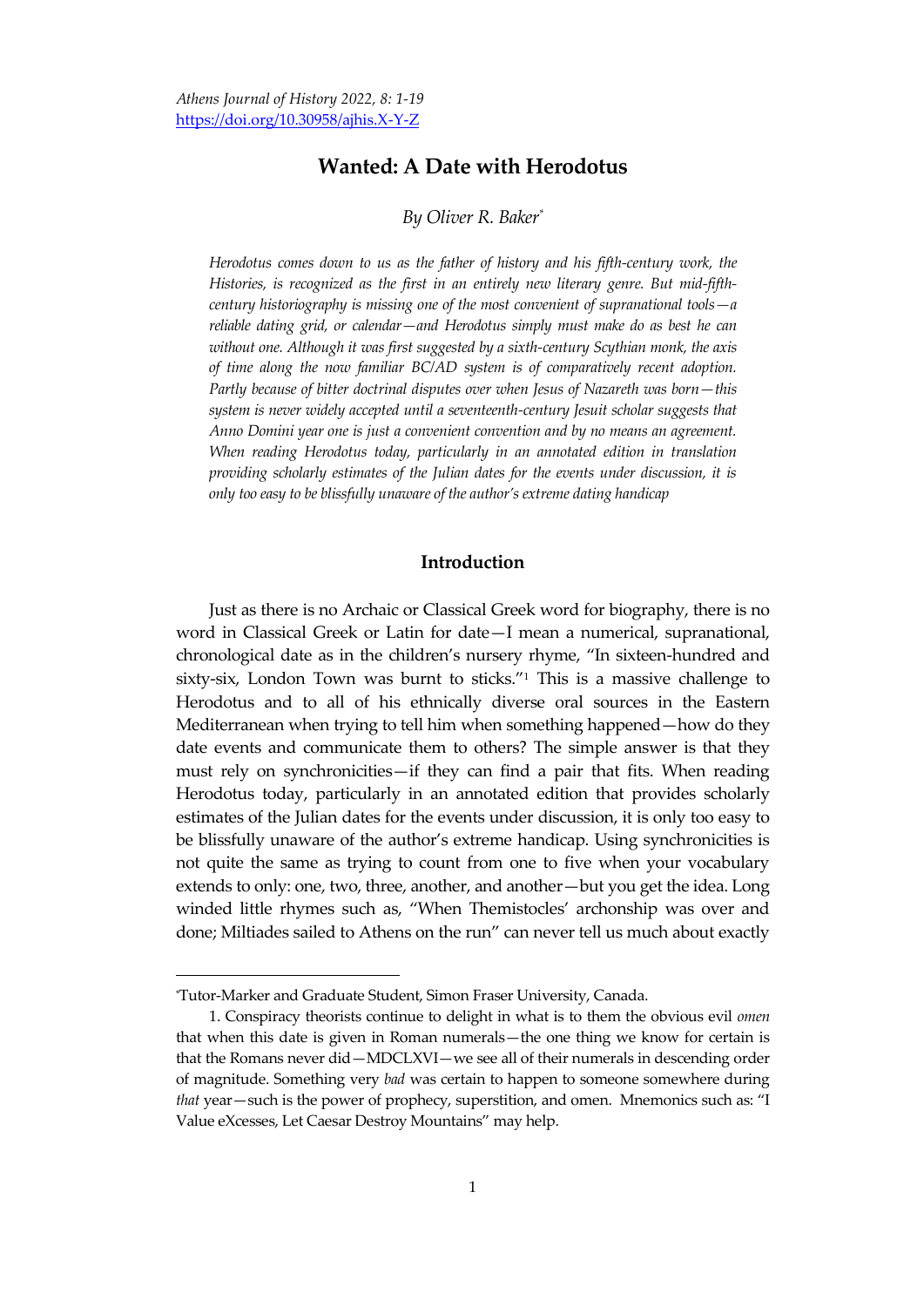when he sailed as the one that runs 'In fourteen hundred and ninety-two, Columbus sailed the ocean blue."<sup>2</sup>

Although Julius Caesar, like Herodotus an avid Egyptophile but of a somewhat different ilk, gives the Western world a calendar that actually works—albeit one likely adapted from the one used by the Egyptians for centuries beforehand— Caesar does not take it any further.<sup>3</sup> Once the Romans get their seasonal year to match their festival year they are happy enough to use the conciliar year as their identification grid throughout their empire.<sup>4</sup> At least they move away from the Archaic Greek luni-solar system of 354-day years with somewhat capriciously intercalated 384-day years every two or three years by doubling one of the months. The Romans also get their New Year to start shortly after the winter solstice; before then everyone's New Year started on different days throughout the year, but usually one related to an important civic or religious festival, in turn related to an equinox or solstice.

### **Supranational Dates**

But fixing the calendar—which incidentally makes celebrating birthdays and anniversaries possible—does not give the Romans a convenient system of supranational chronological dates; they retain the system with which they were familiar despite its clumsiness and obvious defects. One example from the second century of the Roman Empire will suffice to illustrate this. One of the more reliable surviving histories of Alexander the Great the *Anabasis of Alexander* was compiled in Attic Greek by the prodigious writer Lucius Flavius Arrianus of Nicomedia, who is more commonly known as Arrian.<sup>5</sup> He describes Alexander's succession to the Macedon throne as follows:

5. Arrian of Nicomedia (c. 86/89-c. 140/160), a Greek historian, public servant—serving variously as senator, consul, archon, and priest, military commander, and philosopher, was

<sup>2.</sup> Not only are Archon lists for the sixth and fifth centuries incomplete, many of the entries are contradictory. Furthermore, the appointments span two of our Julian years running from July until June. So Themistocles' term as chief magistrate, (*eponymous archon*) runs 493/492; and his term is followed by that of Diognetus 492/491, Phoenippus 491/490, and so on.

<sup>3.</sup> Denis Feeney, *Caesar's Calendar*(Berkeley, CA: University of California Press, 2007), 42.

<sup>4.</sup> Using the Julian calendar reforms of the late first century, the usual dates for the solstices are between June 20/21 and December 21/22, and for the equinoxes March 20/21 and September 22/23. However, over a four-hundred-year cycle, the vernal equinox can fall as early as March 19 and the autumnal equinox as late as September 24. No matter, the Julian calendar with sixteenth-century Gregorian reforms at least narrows down the dates of these celestial events to one of three possible days in the four months of interest. But even today, if you want to do something special on say the first day of spring, rather than guess and only get close, you will have to look it up from a reliable source.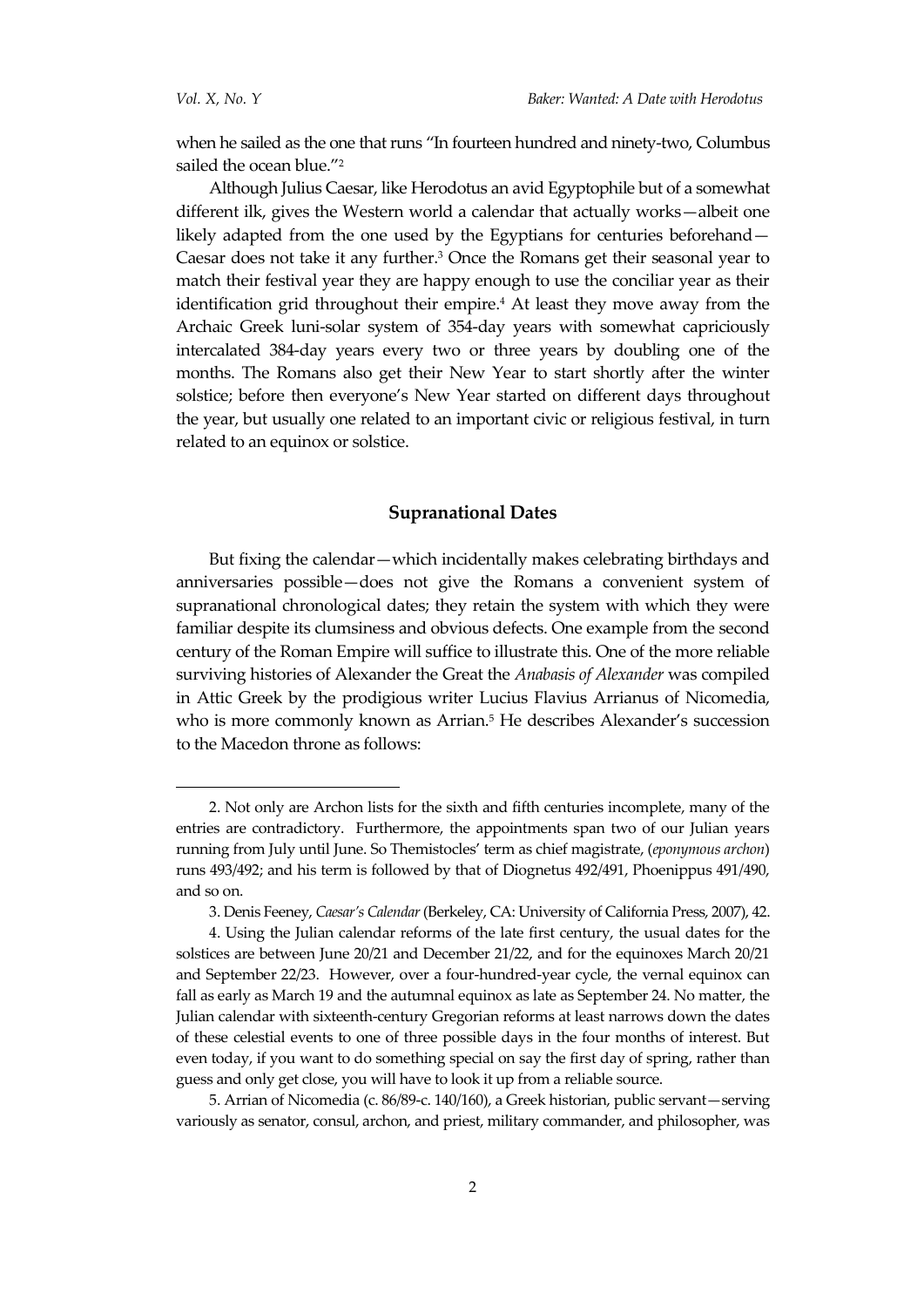Now we are told that the death of Philip occurred in the archonship of Pythodelus at Athens; then about twenty [years old], Alexander succeeded, as Philip's son, and arrived in the Peloponnesus (Arr., *Anab.* 1.1.1).

When he comes to describing Alexander's death, Arrian writes:

Alexander died in the hundred and fourteenth Olympiad and the Archonship of Hegesias at Athens. According to Aristobulus, he lived thirty-two years and eight months; his reign lasted twelve years and the same eight months (Arr., *Anab.* 7.28.1).

Should any of Arrian's many contemporary readers not have a list of Athenian archonships readily to hand they would just be left with the notion that Alexander III's short rule was quite some time ago; but not quite sure about how long ago? Of course, modern historians with access to many other documents and a supranational grid, are happy to inform us that Alexander III was born in 356 (probably in October), succeeded to the Macedon throne in October 336—the exact date of Philip's assassination was either not recorded, or has been lost—and that he died on the 10th or 11th of June, 323 BCE. The amount of archival sifting to reliably generate Alexander's date of death is likely mind-boggling.

### **Before Christ and Anno Domini**

The axis of time along the now familiar BC/AD line is comparatively recent and its conception is generally attributed to the sixth-century Scythian monk Dionysus Exiguus [c. 470-c. 544]. Indeed the Dionysian Anno Domini system is used in the mid-eighth century by the Venerable Bede to date some events when he is compiling his *[Ecclesiastical History of the English People](https://en.wikipedia.org/wiki/Ecclesiastical_History_of_the_English_People)*. <sup>6</sup> Partly because scholars could never agree on the year of Christ's birth, let alone a particular month and day, it is not until AD 1627 that the Jesuit scholar Dominicus Petavius seriously proposes the BC/AD system as the basis for a universal time-line for scholars and historians. He gets around the indeterminacy of an actual date for Jesus of Nazareth's birth by proposing that AD year one is simply a reference point—a convenient convention—but not a verifiable, let alone an agreed year for the event. <sup>7</sup> However, despite its obvious convenience for future and past events,

<u>.</u>

one of the most distinguished and prolific authors of the second-century Roman Empire. Of his many known works the *Indica* and *Anabasis* have survived intact, the remainder of his works are extant only in fragments.

<sup>6.</sup> Feeney, *Caesar's Calendar*, 2007, 2-3.

<sup>7.</sup> Note that the abbreviation AD always precedes the year number, whereas for the secular systems BCE and CE always follow the year number.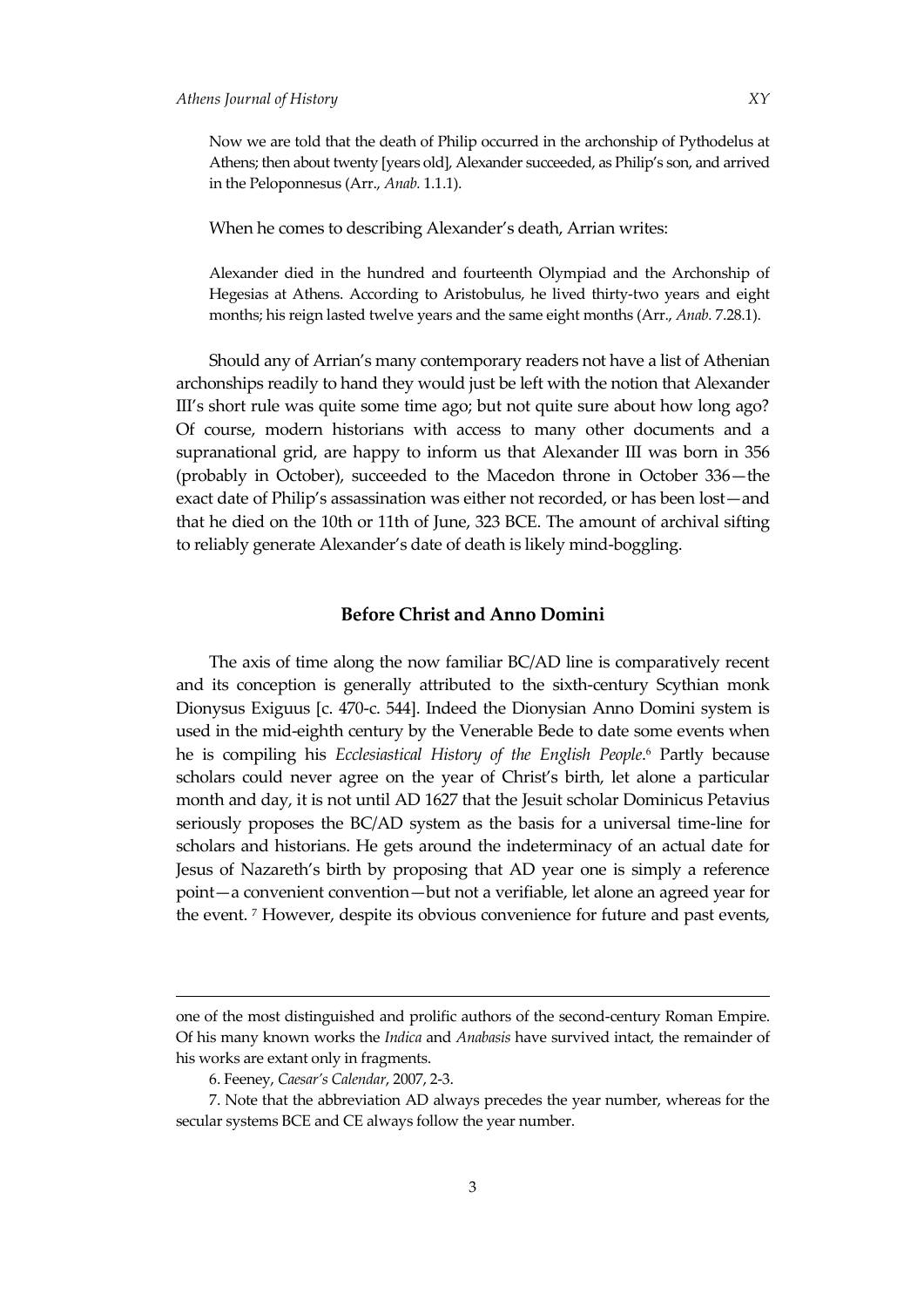Petavius' pre-set numerical grid does not come into universal acceptance until the eighteenth century.<sup>8</sup>

### **Establishing Synchronicities**

Just how difficult it is to establish, let alone describe, a reliable chronology of events in the sixth and fifth centuries is illustrated by an anecdote about Xenophanes of Colophon (c. 570/560-478) who asks at a dinner, 'How many years do you have my good man? How old were you when the Mede came?" In Julian terms, we now surmise that Xenophanes is talking about an event in Anatolia that occurred in 546/45.9 However, even today we often organise our thinking and recollections in terms of a striking event—for example, most of us can remember exactly where we were and what we were doing when two hijacked passenger aircraft were flown into the twin towers of the World Trade Center in New York City. Otherwise, for many of us, there would be no reason to remember anything about that particular Tuesday morning on 11 September, 2001. For many, the popular abbreviation of the date—9/11—signifies the event. <sup>10</sup> In antiquity, even getting the right day is not very easy; unlike the Egyptians who start their new day at sunrise, the Greeks start their new day at sundown, whereas the Persians start theirs at midnight.<sup>11</sup>

Of all ancient calendar systems those adopted by the Greeks are the most confusing even to Greeks at the time. They share a basic similarity from region to region as they are all luni-solar, but each city-state keeps its own version of a twelve-month calendar with a periodic intercalation of a thirteenth lunar-month. The Athenian or Attic calendar, despite being mired in mystery, is still the best

<sup>8.</sup> Until comparatively recently Parliamentary statutes in the United Kingdom were identified using only regnal years, as in: 2 Geo. 6 for an Act receiving royal assent over the period 11 December 1937 to 10 December 1938, and so on.

<sup>9.</sup> We know from Homer that the Lydians, whom he calls the Meiones (Maeonians), led by Mestheles and Antiphos, fought with the Trojans during the Trojan War (Hom., *Il* 2.864). Cyrus the Great besieged and captured the Lydian capital Sardis in 546; a year later the last Lydian king, Croesus, was dead. Admittedly confusing, but during the sixth century the terms Mede and Persian were often used interchangeably.

<sup>10.</sup> Remember that in the United States the date format is month-day-year—a convention of no great consequence until the month is abbreviated to a numeral and the year dropped. Ambiguity really dominates when the year is also abbreviated from four digits to two and the reader is then unsure whether the given date format is YY MM DD, YY DD MM; MM DD YY, MM YY DD; DD MM YY or DD YY MM.

<sup>11.</sup> See Benjamin Meritt, *The Athenian Year*. Sather Classical Lectures, volume 32 (Berkeley and Los Angeles, CA: University of California Press, 1961), 22. The Hebrews also started their new day at sunset. Although the Julian day started at midnight, the Roman Church followed Greek/Hebrew tradition until well into the nineteenth-century.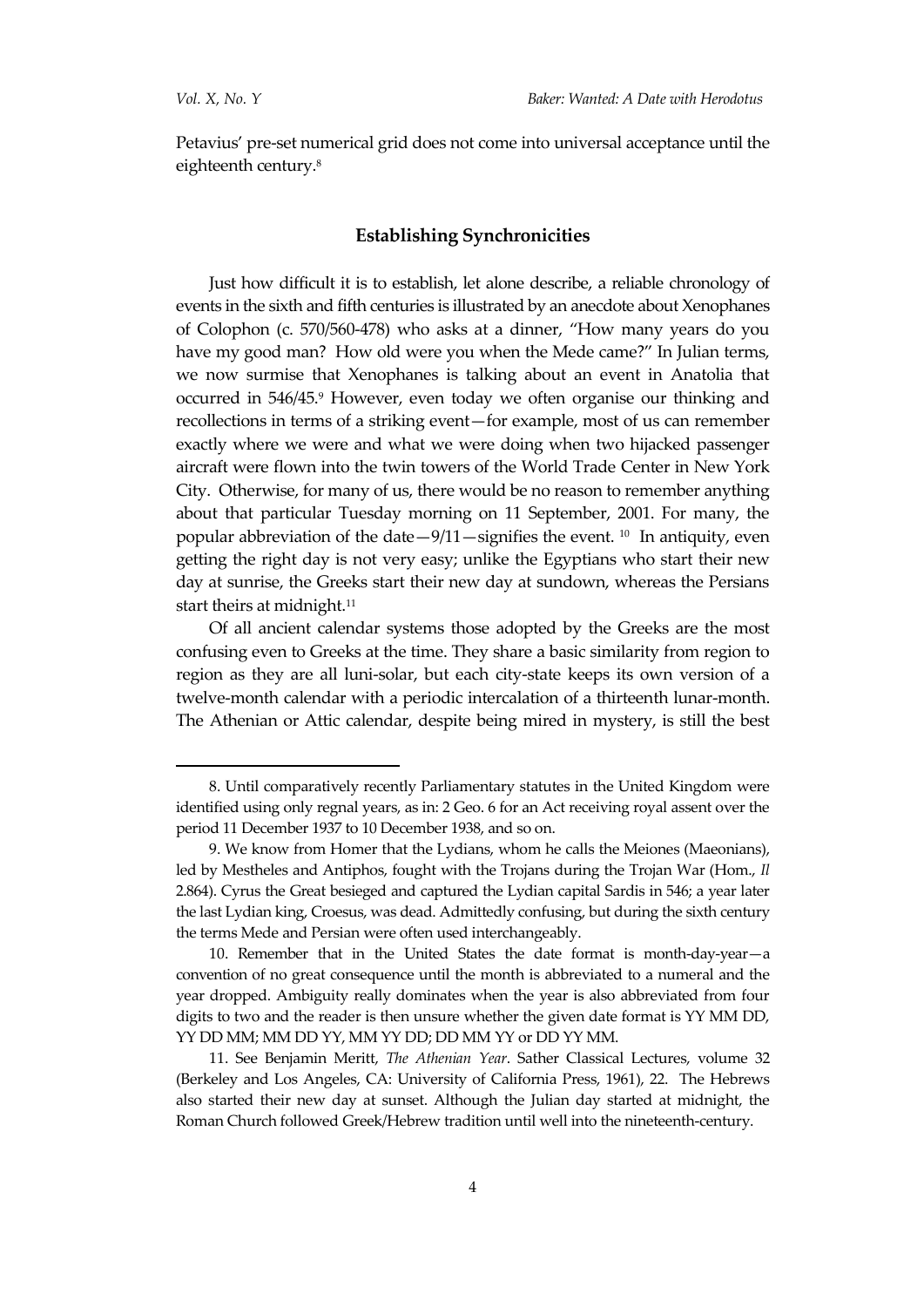known and most intensively studied. The intercalary month usually comes after the sixth month, *Poseidon*, and is called *Second Poseidon*. *Hekatombion*, the first month, and hence the beginning of the year, falls in the summer after the summer solstice.<sup>12</sup> Other Greek city-states and regions start their New Year on different days; for example, Sparta and Macedon start theirs following the autumnal equinox, whereas Delos starts theirs following the winter solstice. Coming from Halicarnassus, which would have Dorian, Ionian, and Carian influences, we should not be surprised that Herodotus finds the Athenian calendar baffling.

### **Another Golden Rule: Always Blame the Athenians**

For the historian inclined toward tidy orderliness, the regrettable fact is that the Athenians were stubbornly unwilling to adopt anything resembling a completely regular calendar, which makes reconstruction difficult. Their irregularity is not from lack of astronomical knowledge. In 432, the Athenian astronomer Meton instituted his nineteen-year cycle, fixing regular intercalations—whether Meton got this cycle from Babylonia or discovered it himself is not known. From that point onward, a small group of Greek astronomers use the Metonic cycle in their calculations, but this should be regarded as an astronomer's ideal calendar. Abundant epigraphical evidence demonstrates that in the civil calendar, while the archons inserted approximately the correct number of intercalary months over the long term, the specific corrections are somewhat arbitrary, inserted as the archons saw fit. This irregularity does not really affect the long-term workings of the calendar, but it does make things very confusing when trying to establish a precise date for an event. The Athenians seem to have taken a rather casual attitude toward their calendar. It appears they used neither a regular formula nor continuous direct observation to determine the length of the months. Most likely, they followed a general rule of alternating months (twenty-nine and thirty days long), subject to periodic correction by observation.

In addition to this calendar, which has been called the festival calendar, Athenians maintained a second calendar for the political year. This conciliar year divided the year into *prytanies*, one for each of the *phylai,* the subdivisions of Athenian citizens. The number of *phylai*, and hence the number of *prytanies*, varies over time. Until the end of the fourth century there were ten *phylai*. After that the number varies between eleven and thirteen, but usually twelve. Even more confusing, while the conciliar and festival years are basically the same length during the fourth century, such is not regularly the case in the fifth century.<sup>13</sup>

<sup>12.</sup> See Meritt, *The Athenian Year*, 1961, chapter ten for a discussion of the seasonal year and the conciliar year which began about midsummer and thus the epochal date depends on the summer solstice, 202-203, 216.

<sup>13.</sup> See Meritt, *The Athenian Year,* 1961, 135-137, 213-214.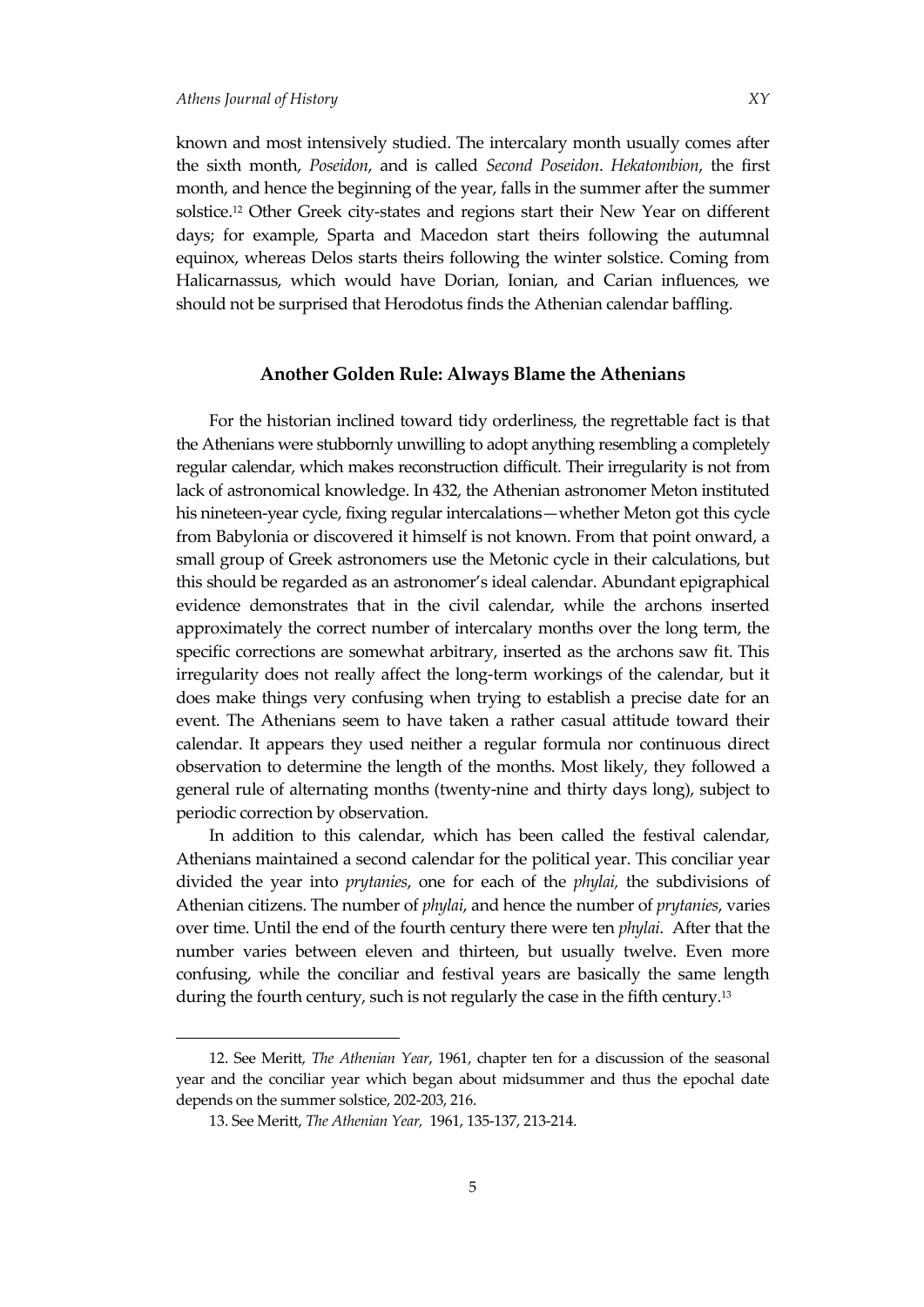### **Luni-Solar Chaos**

Ordinary records of Greek city-states are dated according to the eponymous year of the person in power, be that the archon, ephor, king, priest of Hera, and so on. Unfortunately, for Athens, the list of archons is incomplete for the fifth century. Moreover, regional eponymous years are difficult to use when trying to correlate the various eras, a problem no less evident to the ancient Greek historians than it is to us. Late in the fifth century, Meton of Athens noticed something that the Babylonians had recognised since the sixth century or much earlier, that two hundred and thirty-five lunar months made up almost exactly nineteen solar years. Using modern measurements for the length of the solar year and the lunar month, the arithmetic is trivial:

19 x 365.2425 = 6,939.6075 days (or about 6,940 days), and  $6,939.6075 \div 29.53059 = 234.9973$  months (or about 235 months)

Now everyone knows that the twelve-month lunar year—approximately 354 days—falls short of the solar year by just over eleven days. They also know that the lunar month is not exactly twenty-nine days long and that it varies in length. Accordingly, they had six *full* months of thirty days and six *hollow* months of only twenty-nine days, giving them a 'short' year.<sup>14</sup> Consequently, the archons would somewhat capriciously insert a thirteen-month 'long' year of 384 days from time to time to keep their calendar in step with the seasons. And so in the sixth century—using neither the *metonic* cycle, nor the *octaeteris*—and in the early fifth century Athenians would repeat one month, usually the sixth month, Poseidon.<sup>15</sup> But there was no prescribed rule for this intercalation and it is left up to the archon to decide. They do not even have a special name for this thirteenth month. Even after Meton's observations became well-known, his regular system of seven intercalary years in every nineteen-year cycle is not scrupulously followed by the archons.<sup>16</sup> But more confusion is to come as soon as Herodotus starts to inquire about events outside of Attica.

<sup>14.</sup> For the arithmetically challenged 6 x 30 = 180 and 6 x 29 = 174 (180 + 174 = 354).

<sup>15.</sup> The *octaeteris* comprises an eight-year cycle of 99 lunar months, where three of the eight years are thirteen full lunar months long.

<sup>16.</sup> Again the arithmetic is trivial 7 x 384 = 2,688 and 12 x 354 = 4,248 (2,688 + 4,248 = 6,936 which is only a few days short of the actual 6,939.6075 which was rounded up to  $6,940$ ).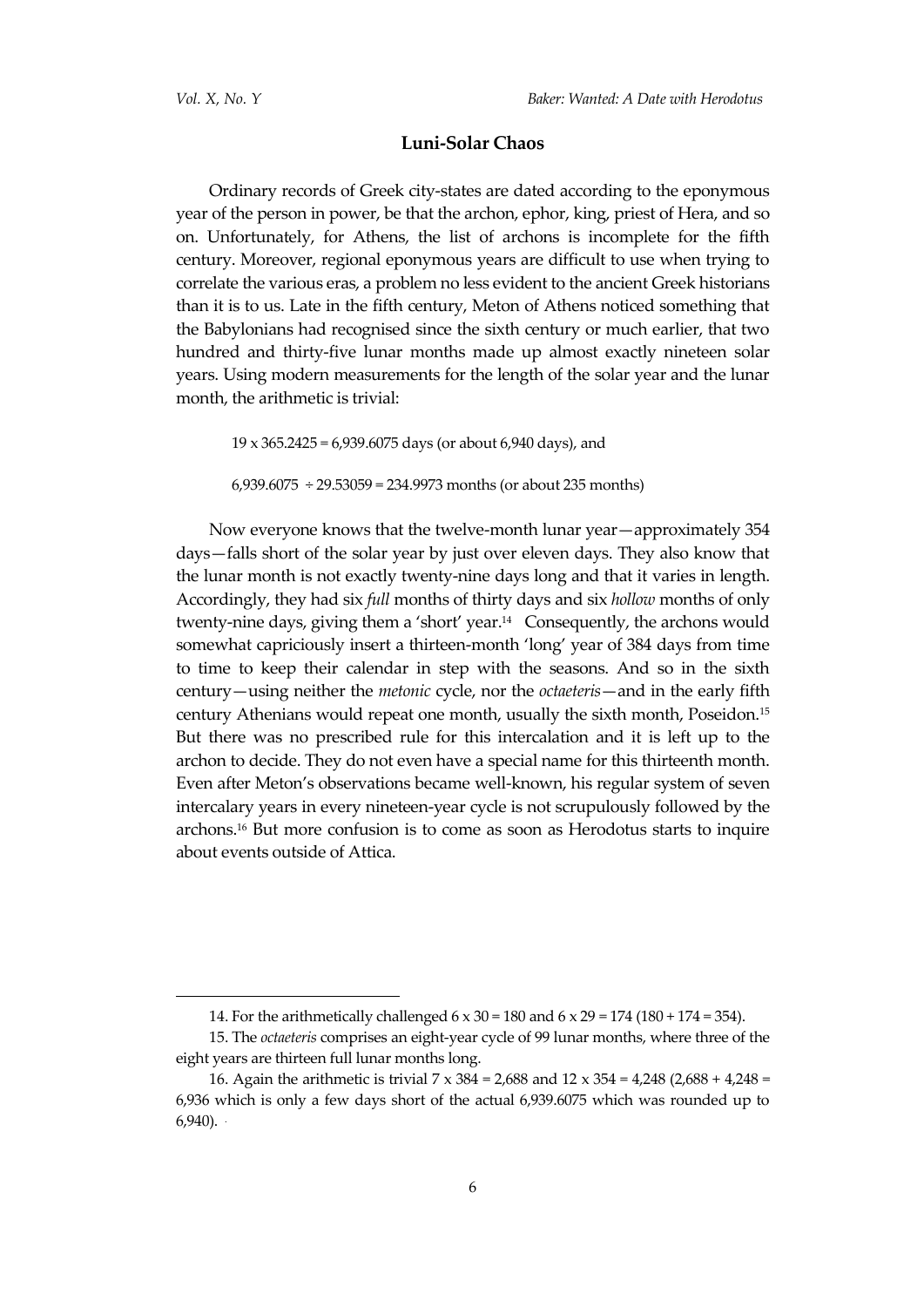Although most of the calendars follow the same principles, virtually every fifth-century Hellenic city-state uses its own calendar with different month names, different beginnings to the year, and different intercalations. The Hellenes use luni-solar calendars with years of twelve or thirteen months. A month could be 'hollow' or 'full' having either twenty-nine or thirty days respectively. Intercalations seem to have been done as needed and arbitrarily. In any case there is no fixed pattern although several cycles were known to the Hellenes. According to Robert Hannah by the late fifth century the Athenians more or less follow the scheme developed by Meton of Athens and his colleagues. He writes:<sup>17</sup>

So over a period of nineteen years there were 6,940 days or 235 months, including seven intercalary months. Of the 235 months, the Greeks made 110 'hollow' (in other words, of 29 days each), and the remaining 125 'full' (of 30 days each). The imbalance between 'full' and 'hollow' months means that they cannot [simply] alternate throughout the cycle, but sometimes there would be two 'full' months in succession. Geminos—a first century mathematician—explains how the devisers of the cycle arrived at 110 'hollow' months: all 235 months are initially assigned 30 days each, which gives a total of 7,050 days to the 19-year period. <sup>18</sup> This overshoots the sum of 6,940 days of 235 lunar months by 110 days, so 110 months must each have one day omitted through the cycle, and they become 29-day months. To ensure as even a distribution of this omission as possible, he says that the Greeks divided the 6,940 days by 110 to get a quotient of [about] 63, so that the 110 days were removed at intervals of 63 days.

The years are named after the holder of a certain office whose term lasts one year. For Athens this is one of the archons, in Sparta one of the ephors. The twelve months of a common year bear different names from city to city. For most of the Greek and non-Greek city-states, neither all the names nor the exact sequence of the months are known, and often neither the beginning of the year, nor the name of the intercalary month. The diversity is astonishing.

## **Athenian Calendars**

There were several calendars in use in Athens. The most important was the civil calendar. The beginning of each month in theory is determined by observation, in effect the day of the first visibility of the waxing crescent in the evening and

<sup>17.</sup> Robert Hannah, *Time in Antiquity* (London: Routledge, 2009), 35.

<sup>18.</sup> Actually Geminos' arithmetic is not quite right; this works better if the omitted day is every sixty-fourth one. But Herodotus is compiling and writing his *Histories* several decades before Meton and so he is obliged to follow a somewhat more capricious calendar where the adjustments are ultimately directed by the Archon.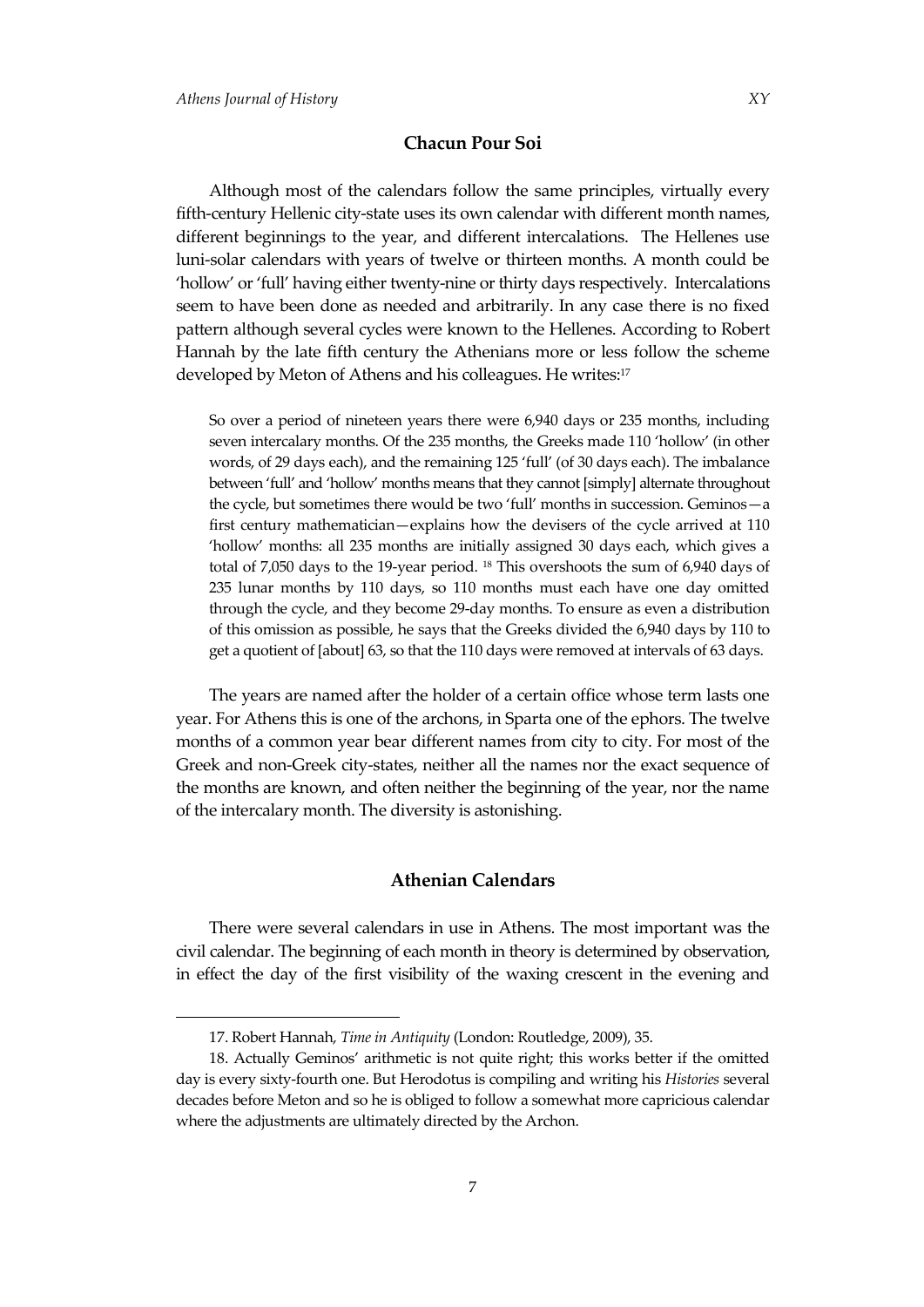becomes the first day of the month.<sup>19</sup> This calendar is subject to manipulations by the Archons. There is even evidence of single days being repeated several times.<sup>20</sup> They might even add a few days to one month—perhaps to favour a festival with better weather—and subtract a few days from the next. Thus, due to intercalations for political rather than astronomical reasons, this calendar can be out of step with the actual seasons. Another calendar is the prytany calendar which is used to regulate the execution of certain offices by representatives of one of the so-called tribes. In the fifth century this calendar comprised ten months of thirty-six days, which ensures that it was always out-of-step with both the civil calendar and the seasonal or astronomical one.

### **And Elsewhere in the Hellenic World**

We know almost nothing about the calendar used in Delphi. As in Athens, they may well have utilised more than one system. Even the actual names of the months used during the fifth century are uncertain. Scholars believe that Delphi took their New Year, like Athens, with the first new moon after summer solstice, either by calculation or from the first visibility of the thinnest of slivers of the waxing crescent moon. We know the names and sequence of months used in Boeotia from the fifth century onward, and that they are different from those used in Attica. However, scholars believe that the Boeotian New Year begins around the winter solstice. The sequence and names of the months in Miletus in Anatolia are known, but again they differ from those used in Attica. Their year begins after the autumnal equinox, possibly with the first visibility of the waxing crescent of the new moon. Our knowledge of the Spartan calendar is exceedingly limited. We know their names for only nine of the twelve months, and scholars have been unable to reconstruct a complete sequence. Nor do scholars know their mode of intercalation, which likely lay in the hands of the ephors. It is believed that the

<sup>19.</sup> The Athenian New Year starts on the first new moon following the summer solstice. The names of the twelve Athenian months along with their Julian equivalents are as follows. The first month of the Attic New Year is always *Hekatombion*, and the last month always *Skirophorion*:

| Hekatombion  | July/August       | Gamelion     | January/Feb  |
|--------------|-------------------|--------------|--------------|
| Metageitnion | August/September  | Anthesterion | February/Mar |
| Boedromion   | September/October | Elaphebolion | March/April  |
| Pyanepsion   | October/November  | Mounichion   | April/May    |
| Miamakterion | November/December | Thargelion   | May/June     |
| Poseidon     | December/January  | Skirophorion | June/July    |

20. In those years with thirteen lunar months the sixth month is repeated simply as *Second Poseidon*.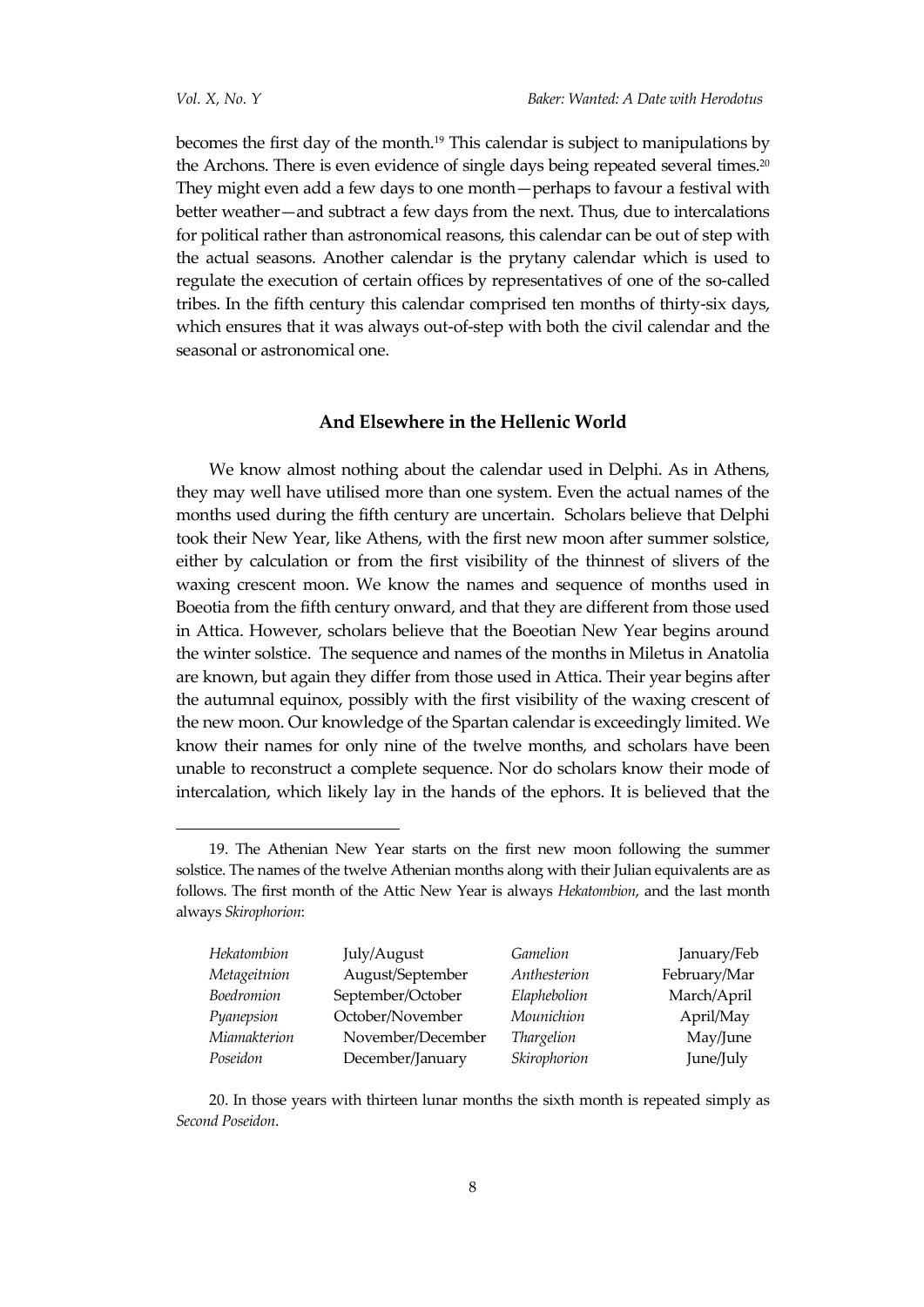Spartan New Year begins on the first new moon following the autumn equinox. These differences in when the New Year is celebrated make for difficulties when we transpose the date of an event into Julian terms.<sup>21</sup>

# **Another Pan-Hellenic Challenge for Herodotus**

Herodotus has to do what he can without a Pan-Hellenic (calendar) grid, let alone a supranational one, and we see that in book 1 of the *Histories* <sup>22</sup> he relies on a kings' list to map out the sequence of events in Lydia and Media—modern Turkey, Iraq, and Iran.<sup>23</sup> Arguably his first mention of the last Lydian king, Croesus, marks his transition from myth to history.<sup>24</sup> From Herodotus we know that Gyges rules for thirty-eight years.<sup>25</sup> His son, Ardys, rules for forty-nine years; and Ardys' son, Sadyattes, rules for the next twelve years.<sup>26</sup> He is succeeded in turn by Alyattes who, perhaps improbably, reigns for fifty-seven years.<sup>27</sup> Herodotus then describes how Alyattes' son, Croesus, then aged thirty-nine, ascends to the Lydian throne which he will hold for fourteen years before being captured when Cyrus' Persian forces besiege and take his capital, Sardis.

<sup>21.</sup> For example, the Battle of Marathon occurs in the late summer of 480; but because the Athenian New Year is celebrated on the first new moon following the summer solstice the battle takes place early during the Athenian year 480/479, conversely because the Spartan New Year is celebrated on the first new moon following the autumn equinox the battle takes place late during the Spartan year 481/480.

<sup>22.</sup> All quotations from the *Histories* are from the Andrea Purvis translation presented in Robert Strassler, *The Landmark Herodotus* (New York, NY: Random House, 2007).

<sup>23.</sup> See Hdt 1.7.4: his estimate for regnal generations—about five per century—where he writes 'they governed for twenty-two generations, five hundred and five years' is not unreasonable. In England, for example, there have been thirty-nine monarchs between the ascension of William I in 1066 and the death of George VI in 1952—an average reign of just over twenty-years, or, near enough, five generations of monarch per century. This claim is inconsistent with that made by Herodotus in 2.142.1-2. However, in book 2 of his *Histories* he focuses on demonstrating that Egyptian history extends much further back than that of the Hellenes.

<sup>24.</sup> Hdt. 1.6.1-2. From a number of sources, several authorities claim that Croesus is born circa 596 and rules from 560 to about 547‒546 when his forces are defeated at the battle of Thymbra just outside of his capital Sardis by Cyrus the Great. But there is no agreement as to whether he was quietly butchered, sacrificed on a pyre, retained as an advisor, or held under house arrest; and even the date of the battle is somewhat uncertain, some suggesting that it was after the fall of Babylon in 539. Hdt 1.26.1 and 1.86.1.

<sup>25.</sup> Hdt. 1.14.4. Gyges, the former bodyguard to his predecessor Candaules, who he assassinates, founds the Mermnad dynasty early during the seventh century.

<sup>26.</sup> Hdt. 1.16.1.

<sup>27.</sup> Hdt. 1.25.1.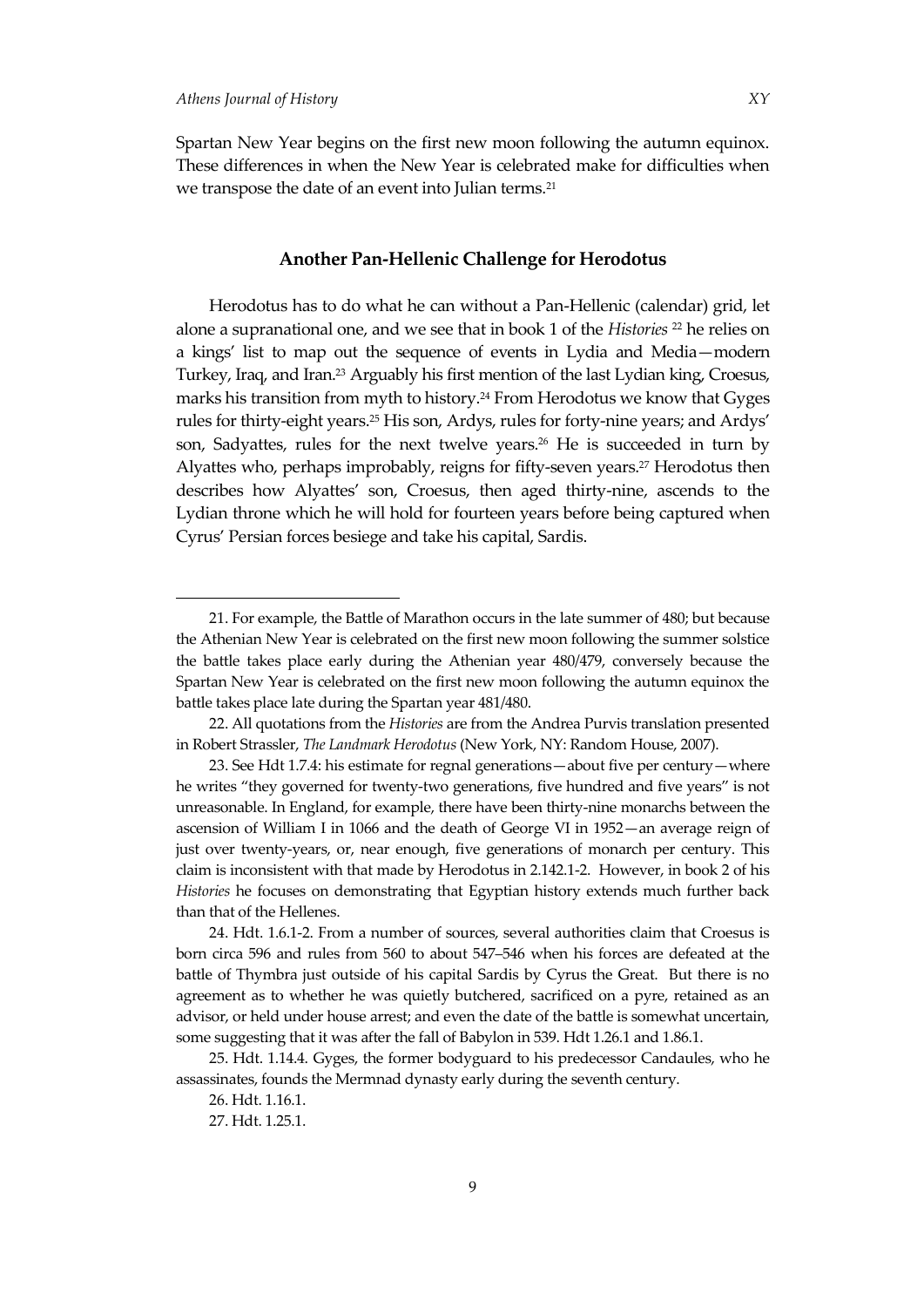And so this particular dynasty in the Lydian empire comes to an end after one hundred and seventy years, absorbed by another empire.<sup>28</sup> But although Herodotus gives us the sequence of Lydian monarchs, he does not completely link this dynasty to events in mainland Greece or elsewhere. But, in a digression about a war between the Lydians and Medes during Alyattes' implausibly long reign, and perhaps entirely by happenstance, he mentions an eclipse of the sun, one of only three mentioned in his *Histories*. <sup>29</sup> If Herodotus puts in this *rabbit-into-thehat* then just over two-thousand years later, Petavius—a remarkable polymath pulls this same *rabbit out-of-the-hat* to show that this astronomical event and therefore the ancient battle could be reliably dated back to 28 May, 585 BC. Or could he?<sup>30</sup> Herodotus reports only three solar eclipses, but the one his sources claim as visible from Anatolia in the autumn of 481 did not actually occur.<sup>31</sup>

We can begin to see the challenge that Herodotus faces as he gathers these oral traditions and tries to distil historical fact from legend while clearly identifying what he believes to be interesting but entirely mythical tales. Donald Wilcox writes: 32

In fact the generations have no quantitative aspect. They exist as pure indications of *the fact of duration* (italics mine); the relation among separate generations is discontinuous and extrinsic. But Herodotus was not indifferent to progressive and continuous elements of time. Alongside this episodic chronology he also drew up a linear sequence of years leading back to the dimmest recesses of known time. By this second chronology he conveyed the temporal dimension of Greek culture in a linear fashion. These two chronologies are fundamentally different in their orientation and function, though they combine to give Herodotus' narrative a richness and subtlety it would otherwise lack. By examining the episodic and linear chronologies in turn we can see more clearly the separate functions they served in Herodotus' work.

<sup>28</sup>. For a discussion of the challenges of generation values, see Rashid Ball, 'Generation Dating in Herodotus,' *Classical Quarterly* 29 (1979): 276-281. Of interest is Hdt. 1.7.4 where we learn that twenty-two generations of Heraklids govern Lydia for 505 years—roughly 23 years per generation—significantly less than the thirty-three or forty years used elsewhere in book 1 and book 2.

<sup>29.</sup> Hdt 1.74.1-2.

<sup>30.</sup> There was another total solar eclipse visible in the southern area of Anatolia on 19 May 557—some twenty-eight years later than the 'Eclipse of Thales' which occurred on 28 May 585—which leads some scholars to infer that Alyattes' reign was not fifty-seven years. See Pamela-Jane Shaw, *Discrepancies in Olympiad Dating* (Stuttgart: Franz Steiner, 2003), 235. See also W. W. How and J. Wells, *Commentary on Herodotus* (Oxford, Clarendon Press, 1912), 1.1.74.2; evidently scholars differ.

<sup>31.</sup> See Eric Glover, 'The Eclipse of Xerxes in Herodotus,' *Classical Quarterly* 62, no. 2 (2014): 471-492.

<sup>32.</sup> Donald J. Wilcox, *Measure of Times Past* (Chicago, IL: University of Chicago Press, 1987), 54.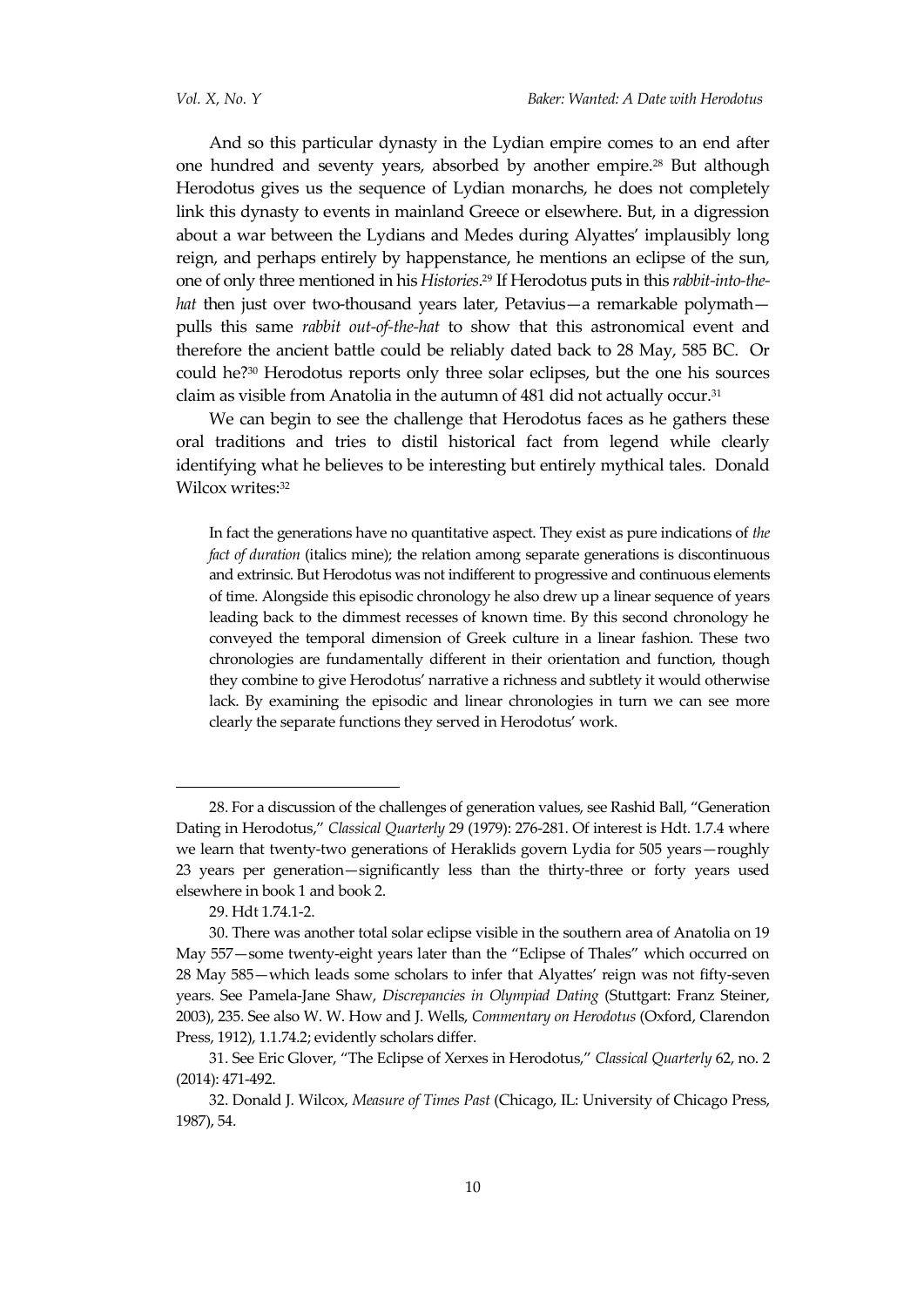Wilcox overstates the case, or perhaps minimises the real challenges. Herodotus simply does not have the tools to address the two problems adequately. <sup>33</sup> This lack brings to mind the twelfth-century *Historia Regum Britanniae* written in Latin by the sometime bishop of St. Asaph, Geoffrey of Monmouth. He uses a curious system of synchronisms and only three Julian dates (*Anno Domini*) to give a pseudo-historical account of the history of the Britons from Brutus of Troy, the mythical late twelfth- early eleventh-century great-grandson of Aeneas, down to Cadualadrus, son of Caduallo, who he claims dies on April 20, 689.<sup>34</sup>

Herodotus expresses his complete dissatisfaction with the Hellenic calendar by commenting that the Egyptians are the first to employ the solar year by dividing it up into twelve months of thirty days and adding five days each year beyond that number, whereas the Hellenes attempt to preserve the timing of the seasons by inserting an intercalary lunar month every other year. The passage from Herodotus reads:

As to all matters concerning the human world, they were in agreement. They said that the Egyptians were the first of all people to discover the year, by dividing up the seasons into twelve parts to total one year., and that they discovered how to do this from the stars. The Egyptians seem to me to be much wiser than the Hellenes in the way they regulate the timing of seasons. While the Hellenes attempt to preserve the timing of the seasons by inserting an intercalary month every other year, the Egyptians divide the year into twelve months of thirty days each and add just five days in every year beyond that number, and thus their seasons do return at the same periods in the cycle from year to year (Hdt 2.4.1).<sup>35</sup>

Four centuries later the Romans wisely take their calendar clues from the Egyptians, not the Hellenes.

<sup>33</sup>. 'It ain't necessarily so' with apologies to Ira Gershwin (*Porgy & Bess*, 1935). His first two dates are legendary: 156 for the death of king Lucius, and 542 for King Arthur's abdication in favour of Constantine. His third date, 689, for the death of Cadualadrus (Cadwaladr) is simply wrong; he actually dies in 682 (not 689) in Rome possibly of the plague. Geoffrey of Monmouth, 'The History of the Kings of Britain: An Edition and Translation of De gestis Britonum (Historia Regum Britanniae),' in *Arthurian Studies* 69, edited by Michael D. Reeve, translated by Neil Wright (Woodbridge, England: Boydell & Brewer Press, 2007), 5.73, 11.178, 11.206.

<sup>34.</sup> The author confuses the Welsh ruler Cadualadrus / Cadwaladr with Caedwalla of Wessex who dies self-exiled in Rome in AD 689, having finally abandoned his kingdom to the seemingly never-ending Saxon invasions. Geoffrey of Monmouth, *The History of the Kings of Britain*, 2007, 11.206.

<sup>35.</sup> For a comparison between the Greek Solutions and the Egyptian Solutions to the luni-solar challenge, see How and Wells, 'The History of the Kings of Britain: An Edition and Translation of De gestis Britonum (Historia Regum Britanniae),' 1912, 1.2.4.2-3.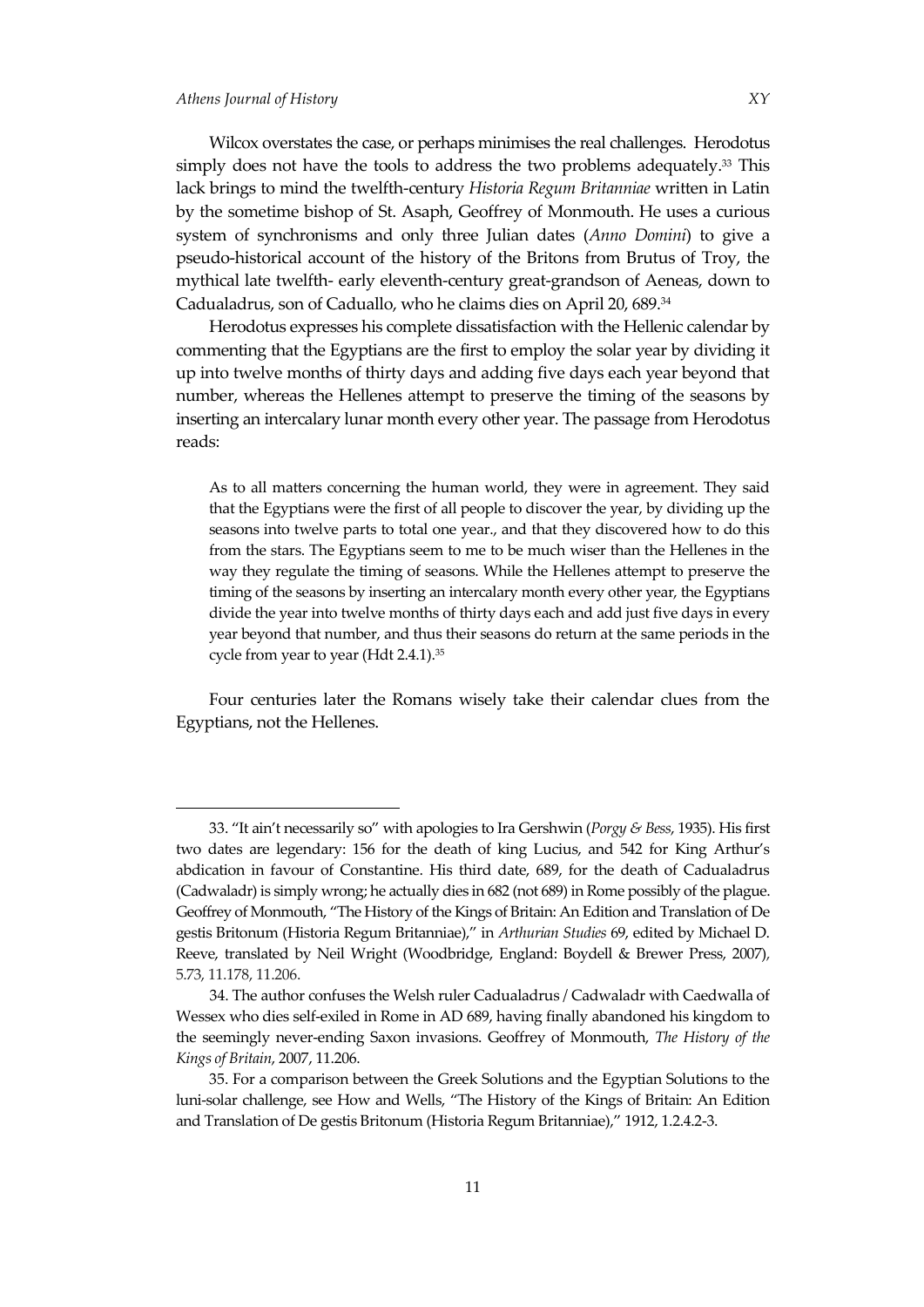### **Is Dating Even Important**

Another example concerns establishing precisely when the naval battle off Salamis took place, and with it the most likely dates for the preceding land battle at Thermopylae and the naval engagements off Artemision. Quite inadvertently, with an oblique reference to a partial solar eclipse, Herodotus gives modern readers precisely what is needed to determine the date for the battle off Salamis in Julian terms.<sup>36</sup>

The Karneian festival, or simply the Karneia (Κάρνεια), is an important festival in honour of Apollo; held near the end of their year and just before the autumn equinox, the beginning of the Spartan New [Year.](http://www.hellenicgods.org/calenderhelleniczodiacal) This nine-day Doric harvest festival is celebrated during the late summer and the ceremonies conclude on the full moon. Scholars disagree on how the ephors determine when to hold the festivities, but it is likely that in Julian terms they would have ended on the first full moon that falls between mid-August and mid-September.

Olympiad dating is interesting and certainly Pan-Hellenic, but we must recognise that it was not established until the end of the second century. Robert Hannah writes: 37

The four-yearly periods of the Olympic Games formed the basis of the best-known era, that of the Olympiads, which started traditionally in 776 BC. Its invention is associated with Timaeus (c. 350-260) and Eratosthenes (c. 285-194). As the Olympic year began in mid-summer, it straddled the second half of the Julian year and the first half of the next, so that, for example the third year of the sixth Olympiad (conventionally written as Ol. 6, 3) corresponds to the Julian years 754/3 BC.

The Olympiads were not numbered until the second century when Erasthenes decided that naming the 'year' after the winner of the stadia race was inconvenient and that taking what we now know as  $776$  BC (Ol. 1, 1) as the date of the first Olympiad was much easier than remembering who won, or having access to a list of winners. That winners' list was as inconvenient to use as the Athenian list of past archons or the Spartan list of past ephors. Introducing his 1975 article on the uncertainties of Olympic dating, Stephen G. Miller writes:<sup>38</sup>

<sup>36</sup>. 'Cleombrotus had led the army back from the isthmus because as he was sacrificing to determine what to do about the Persians, the sun was darkened in the heavens' Hdt. 9.10.3. There was a partial solar eclipse visible from Corinth on October 2, 480. Scholars can confidently work backward from this astronomical event, a reliable, and useful *terminus ante quem* (*TAQ*) for the battle off Salamis. But solar eclipses can only occur when there is a new moon (moon is between the earth and the sun).

<sup>37.</sup> Hannah, *Time in Antiquity,* 2009, 48.

<sup>38</sup>. Stephen Miller, 'The Date of Olympic Festivals,' *Mitteilungen des Deutschen Archaologishen Instituts* 90 (1975): 215.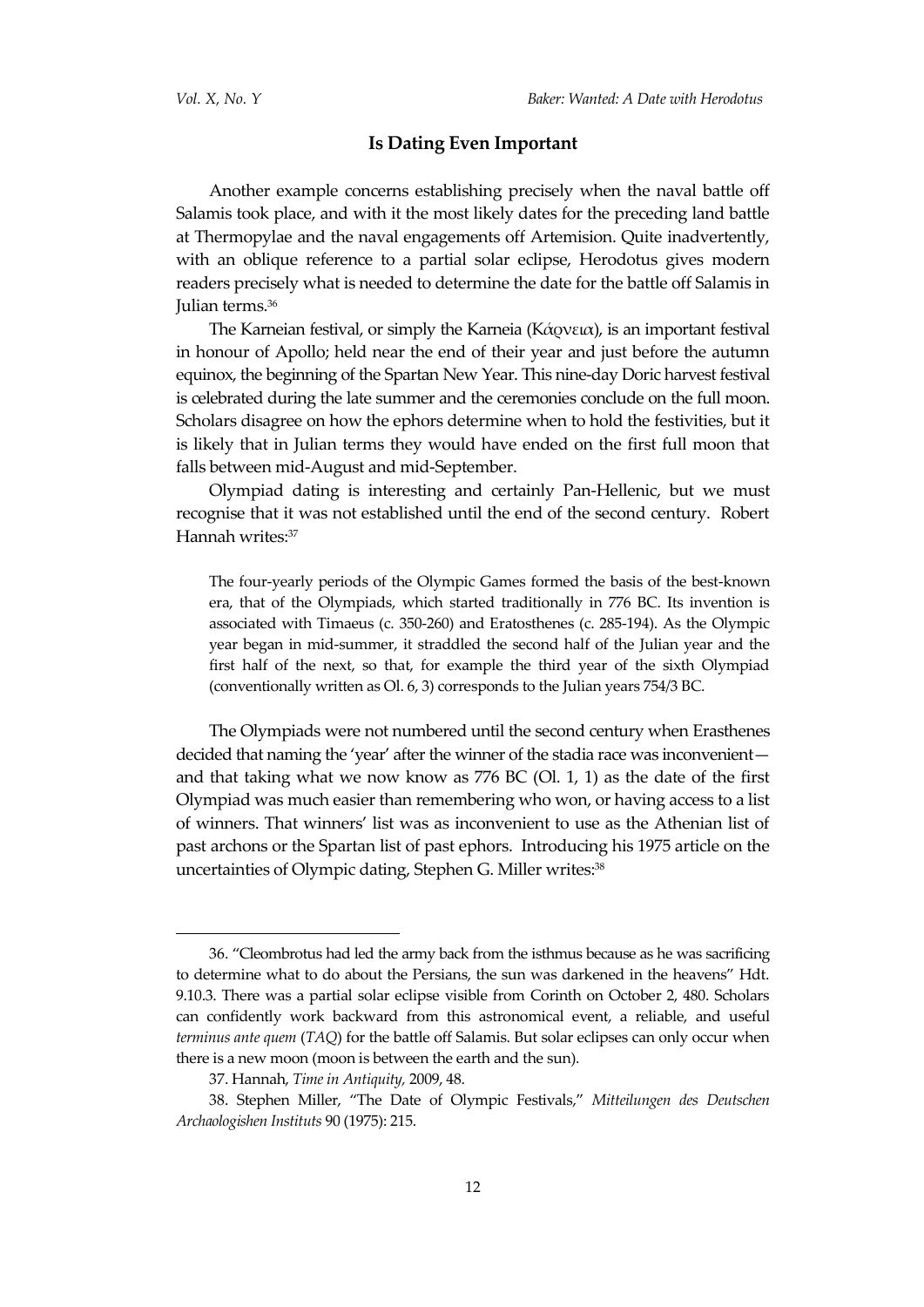One of the greatest of the many paradoxes of classical studies must surely be that the

precise date of Olympic festivals is not agreed upon. It is incredible that we do not know the date of an event which occurred with regularity for perhaps more than a millenium [sic], and which was constantly used in antiquity as a framework for time references. Much of our understanding of ancient chronology rests ultimately upon dates which are given in terms of Olympiads, and yet there is no general consensus as to the time when, every four years, the Olympic Games took place.

Miller further writes that: <sup>39</sup>

The present status of scholarly opinion regarding the date of the festivals is perhaps most succinctly put by Bickerman, 'the games were held every four years at the height of the summer. A more precise date is not possible."

All this, as Miller equally succinctly points out, raises the interesting question:<sup>40</sup>

In the scholarship which has been devoted to the question of the date of the Olympia, one fundamental question has never been asked: how did the Greek world know when to assemble for the festival? One can, of course, suppose that the ([σπονδοφόροι](http://www.perseus.tufts.edu/hopper/morph?l=spondofo%2Froi&la=greek&can=spondofo%2Froi0&prior=spondai/)) *spondophoroi* (Elean citizens acting as games officials) were able to announce the sacred truce and the festival time throughout the Greek world, but one has only to consider the magnitude of such a task to realise that a common date known to every Greek, would have been desirable, if not necessary.

And this leads to the challenge, whose calendar are the Eleans using, if indeed they are using a calendar at all? We can say a little bit more; by the fifth century the Olympic festivities last for five days and are concluded on a full moon. But whether that full moon could fall as early as July, in August, or perhaps as late as September, remains under bitter dispute.

To return to the question about when, in Julian terms, did the second Greco-Persian War take place; there is an answer. In an appendix to his biography of Xerxes, titled 'The Chronology of Xerxes' Advance through Greece' Richard Stoneman derives a workable schedule combining Herodotus' text with the certainties offered by the Persian New Year, and the partial eclipse of the sun observed from the isthmus at Corinth in early October 480.<sup>41</sup>

<sup>39.</sup> Ibid.

<sup>40.</sup> Ibid, 219.

<sup>41.</sup> Richard Stoneman, *Xerxes* (New Haven CT, Yale University Press, 2015), 226-228. For the year 480 (Thermopylae) the vernal equinox fell on March 25, the summer solstice on June 29, the autumn equinox on September 29, and the winter equinox on December 26. Similarly for the Julian year 490 (Marathon) the vernal equinox fell on March 27, the summer solstice on June 29, the autumnal equinox on September 29, and the winter solstice on December 27.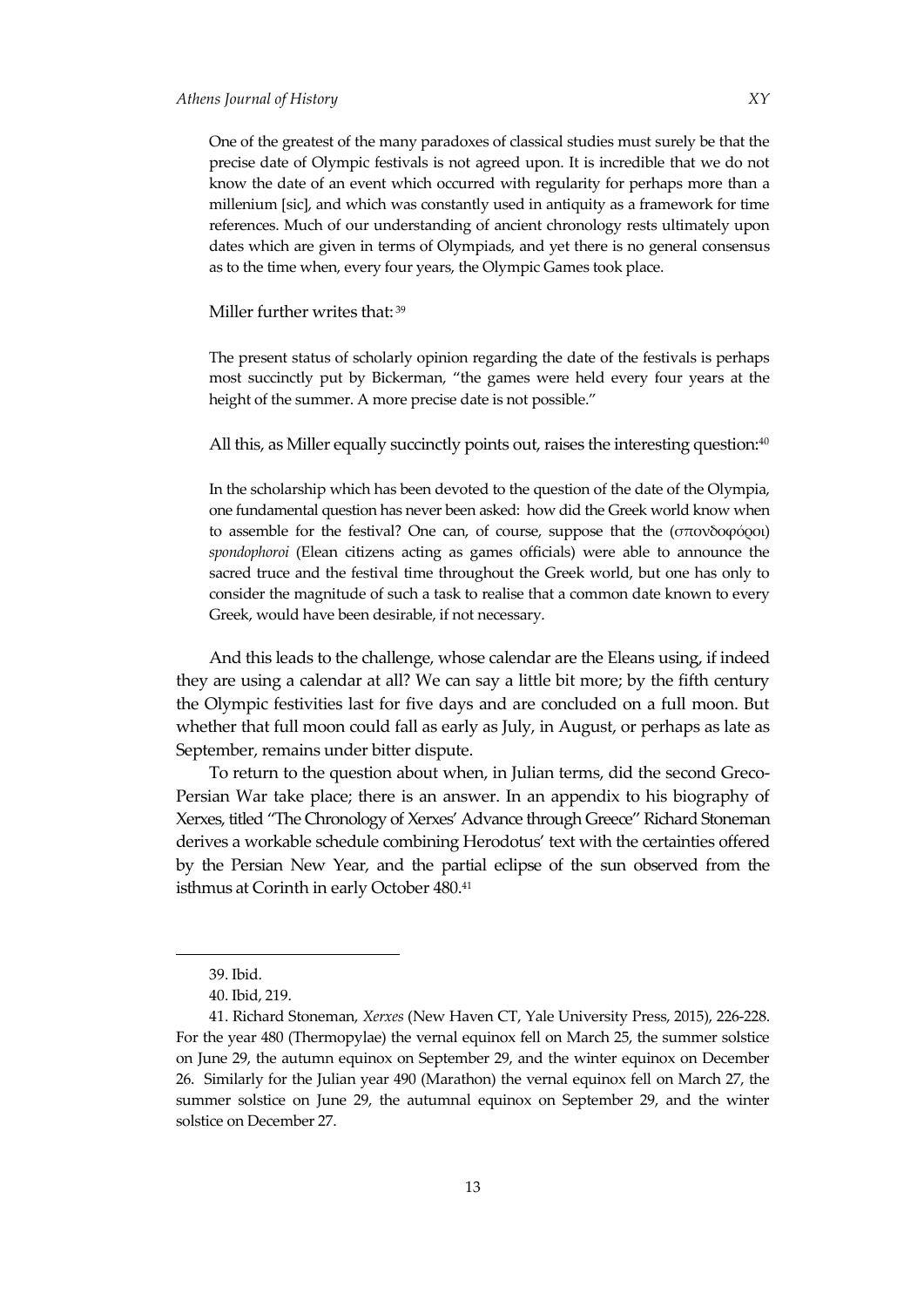#### A TENTATIVE TIMETABLE FOR 480 BC

| Late March     | <i>Nowruz</i> festival in Sardis                              |
|----------------|---------------------------------------------------------------|
| Early May      | Floating bridge construction and crossing of the Hellespont   |
| 10-19 August   | Spartan Karneia: Leonidas advances northward [from Sparta]    |
| 12 August      | Persian army advances from Therme [Chalcidice Peninsula]      |
| 14-19 August   | 75th Olympic festival $(776 + 4 - (4 \times 75) = 480)$       |
| 24 August      | Persian fleet battered by three days' meltemi                 |
| 29-30 August   | Battle of Thermopylae                                         |
| 2 September    | Attic month of Boedromion begins                              |
| 2-4 September  | Battle off Artemision: [more] storms                          |
| 7 September    | Persian army reaches Athens                                   |
| 8-29 September | Sack of Athens                                                |
| 29 September   | Persian fleet reaches Phaleron                                |
| 30 September   | Battle off Salamis                                            |
| 2 October      | Partial solar eclipse observed at defensive wall near Corinth |

And what this really tells us is that somewhat inexcusably, despite their pressing need for fleet repairs, the Persians are in no hurry after their victory at Thermopylae to finish off the Peloponnesian Alliance. They wilfully let their tactical and strategic advantages slip away. With winter approaching and with it the end of the 480 campaigning season time is on the Hellenic side provided the Hellenes retain any measure of unity.

### **A Rough Chronology**

Over the years classical scholars have inferred a number of reasonably reliable Julian dates for the events described by Herodotus. Also included in this list overleaf are some events and the dates of several notable individuals before the Hellenistic period just to show *who's who* in the Eastern Mediterranean and where they might fit in.<sup>42</sup> Chronology is the union of historiography and arithmetic. Modern Western readers of Herodotus should not begin to feel too complacent, as we still have the remnants of a luni-solar calendar system when it comes to determining the date of the principle Christian festival. The First Council of Nicaea settled this once and for all time back in AD 325 with the simplest of all possible formulas, but they omitted to write down and individually sign-off on precisely what it was that they had all agreed upon. Following one interpretation using the Gregorian calendar, Easter Sunday can fall as early as March 22 and as late as April 25, but as is often the case: Satan lurks in the details. Their deliberations result in the agreement that Easter would be celebrated on the first

<sup>42.</sup> This list is adapted from Sarah B. Pomeroy, *Goddesses, Whores* (New York, NY: Schocken Books, 1975), vi. The Bronze Age is taken as 1600-1100; the Dark Age 1100-800; the Archaic Age 800-480; and the Classical Age 480-323.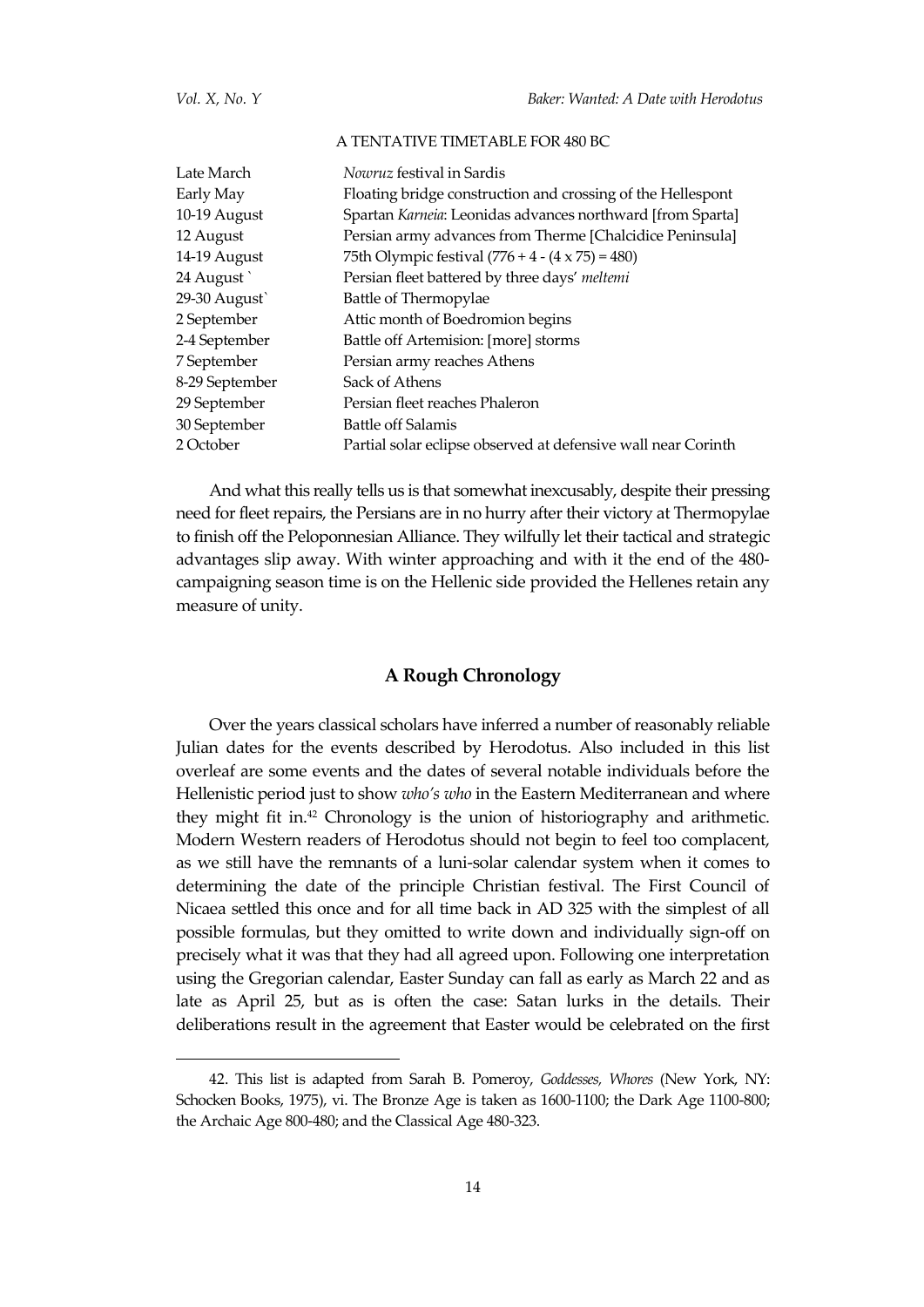Sunday after the first full moon occurring after the vernal equinox. Except if that first full moon fell on a Sunday then Easter would be the next Sunday. Simple enough—using the Julian calendar—if it was right—it was not quite. But the ecclesiastics wanted to settle the date for hundreds of years into the future and did not want to use astronomical predictions based on celestial observations astronomers being of the same heathen ilk as astrologers—so they decreed a notational date for the vernal equinox (set as March 20) and compiled a list of notational or ecclesiastical full moons. Consequently, if we use the simple Nicaean formula, but with correct astronomical dates for the equinoxes and the cycle of full lunations, we can sometimes still get the "wrong" answer. Three-hundred and eighteen mitres and crosiers give neither assurance of wisdom nor infallibility.

A minor mystery posed by Herodotus appears in his commentary on Persian customs. He is explaining that the Persians celebrate their birthdays and that the biggest celebrations of all are those for their monarch. His challenge is that there is no Ionian Greek word that he can use to describe this sort of anniversary, so he settles for [ἐγένετο](http://www.perseus.tufts.edu/hopper/morph?l=e%29ge%2Fneto&la=greek&can=e%29ge%2Fneto0&prior=e(/kastos) meaning "come into being."

| APPROXIMATE JULIAN TIMELINE FOR HERODOTUS' HISTORIES AND AFTER |  |  |
|----------------------------------------------------------------|--|--|
|----------------------------------------------------------------|--|--|

| <b>BRONZE AGE</b>              | 1184    | Traditional date for the fall of Troy   |
|--------------------------------|---------|-----------------------------------------|
| 1100<br><b>DARK AGE</b><br>800 |         |                                         |
|                                | 776     | Traditional date for the first Olympiad |
|                                |         | Homer-late eighth century               |
|                                |         | Hesiod-late eighth century              |
| regnum                         | 716-678 | Gyges of Lydia                          |
| 700                            |         |                                         |
|                                | 650-600 | Draco, first Athenian legislator-Laws   |
| 600                            | 594     | Archonship of Solon                     |
|                                | 590-519 | Miltiades son of Kypselos               |
|                                | 590-529 | Cyrus the Great                         |
|                                | 554-489 | Miltiades son of Kimon                  |
|                                | 550-486 | Darius the Great                        |
|                                | 550-475 | Atossa of Persia                        |
|                                | 545-510 | Tyranny of the Peisistratids            |
| <b>ARCHAIC AGE</b>             | 535-475 | Heraclitus                              |
|                                | 523-456 | Aeschylus                               |
| regnum                         | 519-489 | Cleomenes I of Sparta                   |
|                                | 516-?   | Gorgo of Sparta                         |
|                                | $516-?$ | Artemisia of Halicarnassus              |
|                                |         |                                         |

1600

500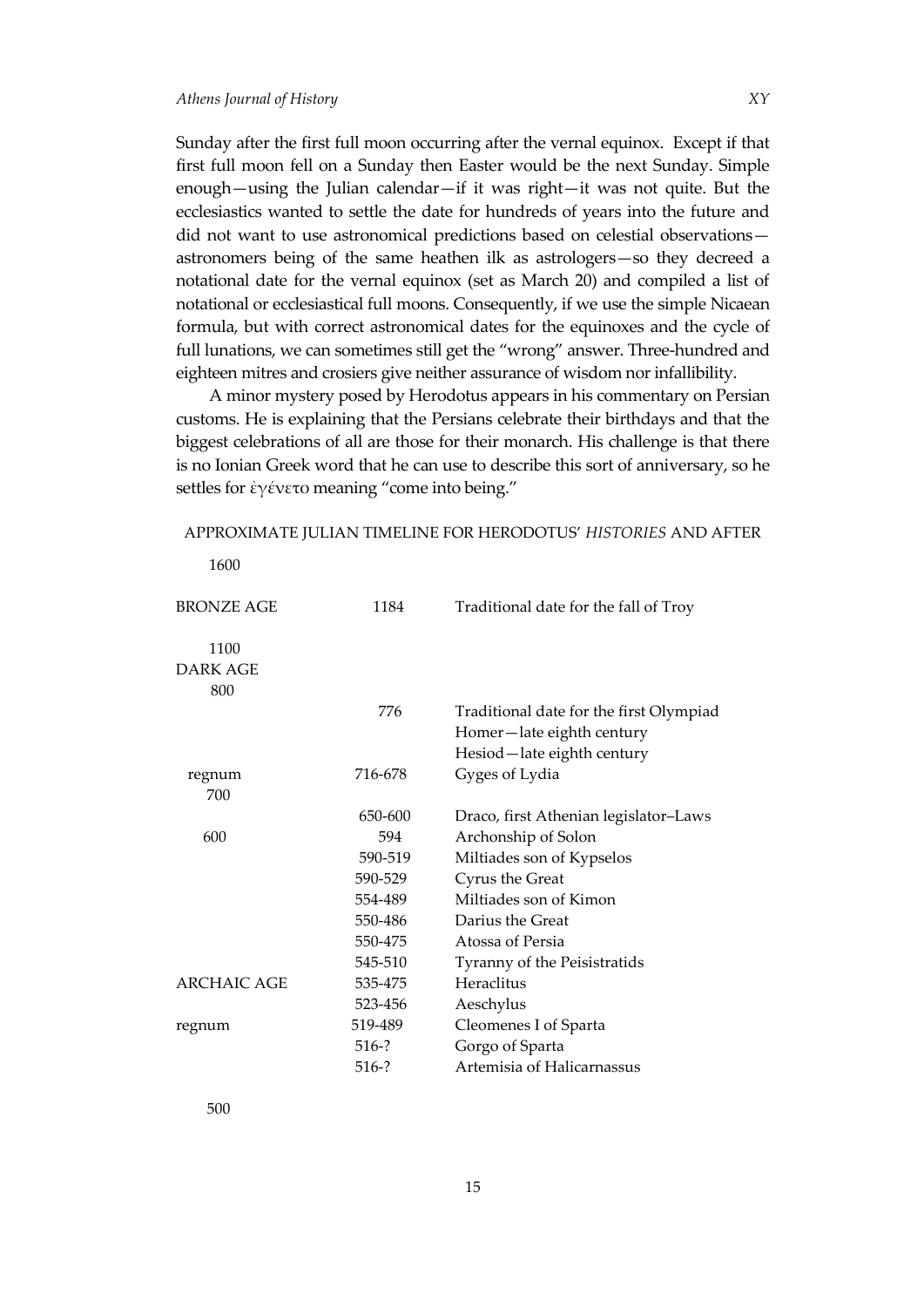| regnum        | 498-454 | Alexander I of Macedon               |
|---------------|---------|--------------------------------------|
|               | 497-406 | Sophocles                            |
|               | 490-479 | Helleno-Persian Wars                 |
| regnum        | 486-465 | Xerxes I of Persia                   |
|               | 484-425 | Herodotus                            |
|               | 480-406 | Euripides                            |
| $\ldots$ 480  |         | Partial solar eclipse October 2, 480 |
|               | 431-404 | Peloponnesian War                    |
|               | 429-347 | Plato                                |
| CLASSICAL AGE | 428-354 | Xenophon                             |
| 400           |         |                                      |
|               | 384-322 | Demosthenes                          |
| regnum        | 359-336 | Philip II of Macedon                 |
| regnum        | 336-323 | Alexander III of Macedon             |
| 323           |         |                                      |
|               |         |                                      |

Of all the days of the year, one's own birthday is held in the most honour. On this day they claim the right to serve a larger feast than on any other day. The more fortunate among them serve the meat of oxen, horses, camels, and donkeys roasted whole in ovens, while the poor serve the meat of small animals such as sheep and goats. [2] They eat few main dishes, but consume many desserts, and the latter are not served as one course, but at intervals throughout the meal (Hdt. 1.133.1-2).<sup>43</sup>

Herodotus goes on to jest that the Hellenes are always hungry as nothing worthwhile is served after the main course!<sup>44</sup> But the real mystery is that he does not explore myriad concerns over how the Persians are able to compute a birthday or anniversary—what sort of calendar did they use? Did they name and number their months?<sup>45</sup> We can speculate that they simply counted forward from a solstice or equinox.

In England the New Year did not commence on 1 January until passage of Lord Chesterfield's *Calendar (New Style) Act* of 1750; until then the country used quarter days with the legal New Year falling on Lady Day, 25 March.<sup>46</sup>

<sup>43.</sup> The Greek for this passage reads as follows:

[ἡμέρην](http://www.perseus.tufts.edu/hopper/morph?l=h%28me%2Frhn&la=greek&can=h%28me%2Frhn0) [δὲ](http://www.perseus.tufts.edu/hopper/morph?l=de%5C&la=greek&can=de%5C0&prior=h(me/rhn) [ἁπασέων](http://www.perseus.tufts.edu/hopper/morph?l=a%28pase%2Fwn&la=greek&can=a%28pase%2Fwn0&prior=de/) [μάλιστα](http://www.perseus.tufts.edu/hopper/morph?l=ma%2Flista&la=greek&can=ma%2Flista0&prior=a(pase/wn) [ἐκείνην](http://www.perseus.tufts.edu/hopper/morph?l=e%29kei%2Fnhn&la=greek&can=e%29kei%2Fnhn0&prior=ma/lista) [τιμᾶν](http://www.perseus.tufts.edu/hopper/morph?l=tima%3Dn&la=greek&can=tima%3Dn0&prior=e)kei/nhn) [νομίζουσι](http://www.perseus.tufts.edu/hopper/morph?l=nomi%2Fzousi&la=greek&can=nomi%2Fzousi0&prior=tima=n) [τῇ](http://www.perseus.tufts.edu/hopper/morph?l=th%3D%7C&la=greek&can=th%3D%7C0&prior=nomi/zousi) [ἕκαστος](http://www.perseus.tufts.edu/hopper/morph?l=e%28%2Fkastos&la=greek&can=e%28%2Fkastos0&prior=th=|) [ἐγένετο](http://www.perseus.tufts.edu/hopper/morph?l=e%29ge%2Fneto&la=greek&can=e%29ge%2Fneto0&prior=e(/kastos). [ἐν](http://www.perseus.tufts.edu/hopper/morph?l=e%29n&la=greek&can=e%29n0&prior=e)ge/neto) [ταύτῃ](http://www.perseus.tufts.edu/hopper/morph?l=tau%2Fth%7C&la=greek&can=tau%2Fth%7C0&prior=e)n) [δὲ](http://www.perseus.tufts.edu/hopper/morph?l=de%5C&la=greek&can=de%5C1&prior=tau/th|) [πλέω](http://www.perseus.tufts.edu/hopper/morph?l=ple%2Fw&la=greek&can=ple%2Fw0&prior=de/) [δαῖτα](http://www.perseus.tufts.edu/hopper/morph?l=dai%3Dta&la=greek&can=dai%3Dta0&prior=ple/w) [τῶν](http://www.perseus.tufts.edu/hopper/morph?l=tw%3Dn&la=greek&can=tw%3Dn0&prior=dai=ta) [ἀλλέων](http://www.perseus.tufts.edu/hopper/morph?l=a%29lle%2Fwn&la=greek&can=a%29lle%2Fwn0&prior=tw=n) [δικαιεῦσι](http://www.perseus.tufts.edu/hopper/morph?l=dikaieu%3Dsi&la=greek&can=dikaieu%3Dsi0&prior=a)lle/wn) [προτίθεσθαι](http://www.perseus.tufts.edu/hopper/morph?l=proti%2Fqesqai&la=greek&can=proti%2Fqesqai0&prior=dikaieu=si): [ἐν](http://www.perseus.tufts.edu/hopper/morph?l=e%29n&la=greek&can=e%29n1&prior=proti/qesqai) [τῇ](http://www.perseus.tufts.edu/hopper/morph?l=th%3D%7C&la=greek&can=th%3D%7C1&prior=e)n) [οἱ](http://www.perseus.tufts.edu/hopper/morph?l=oi%28&la=greek&can=oi%280&prior=th=|) [εὐδαίμονες](http://www.perseus.tufts.edu/hopper/morph?l=eu%29dai%2Fmones&la=greek&can=eu%29dai%2Fmones0&prior=oi() [αὐτῶν](http://www.perseus.tufts.edu/hopper/morph?l=au%29tw%3Dn&la=greek&can=au%29tw%3Dn0&prior=eu)dai/mones) [βοῦν](http://www.perseus.tufts.edu/hopper/morph?l=bou%3Dn&la=greek&can=bou%3Dn0&prior=au)tw=n) [καὶ](http://www.perseus.tufts.edu/hopper/morph?l=kai%5C&la=greek&can=kai%5C0&prior=bou=n) [ἵππον](http://www.perseus.tufts.edu/hopper/morph?l=i%28%2Fppon&la=greek&can=i%28%2Fppon0&prior=kai/) [καὶ](http://www.perseus.tufts.edu/hopper/morph?l=kai%5C&la=greek&can=kai%5C1&prior=i(/ppon) [κάμηλον](http://www.perseus.tufts.edu/hopper/morph?l=ka%2Fmhlon&la=greek&can=ka%2Fmhlon0&prior=kai/) [καὶ](http://www.perseus.tufts.edu/hopper/morph?l=kai%5C&la=greek&can=kai%5C2&prior=ka/mhlon) [ὄνον](http://www.perseus.tufts.edu/hopper/morph?l=o%29%2Fnon&la=greek&can=o%29%2Fnon0&prior=kai/) [προτιθέαται](http://www.perseus.tufts.edu/hopper/morph?l=protiqe%2Fatai&la=greek&can=protiqe%2Fatai0&prior=o)/non) [ὅλους](http://www.perseus.tufts.edu/hopper/morph?l=o%28%2Flous&la=greek&can=o%28%2Flous0&prior=protiqe/atai) [ὀπτοὺς](http://www.perseus.tufts.edu/hopper/morph?l=o%29ptou%5Cs&la=greek&can=o%29ptou%5Cs0&prior=o(/lous) [ἐν](http://www.perseus.tufts.edu/hopper/morph?l=e%29n&la=greek&can=e%29n2&prior=o)ptou/s) [καμίνοισι](http://www.perseus.tufts.edu/hopper/morph?l=kami%2Fnoisi&la=greek&can=kami%2Fnoisi0&prior=e)n), [οἱδὲ](http://www.perseus.tufts.edu/hopper/morph?l=oi%28&la=greek&can=oi%281&prior=kami/noisi) [πένητες](http://www.perseus.tufts.edu/hopper/morph?l=pe%2Fnhtes&la=greek&can=pe%2Fnhtes0&prior=de/) [αὐτῶν](http://www.perseus.tufts.edu/hopper/morph?l=au%29tw%3Dn&la=greek&can=au%29tw%3Dn1&prior=pe/nhtes) [τὰ](http://www.perseus.tufts.edu/hopper/morph?l=ta%5C&la=greek&can=ta%5C0&prior=au)tw=n) [λεπτὰ](http://www.perseus.tufts.edu/hopper/morph?l=lepta%5C&la=greek&can=lepta%5C0&prior=ta/) [τῶν](http://www.perseus.tufts.edu/hopper/morph?l=tw%3Dn&la=greek&can=tw%3Dn1&prior=lepta/) [προβάτων](http://www.perseus.tufts.edu/hopper/morph?l=proba%2Ftwn&la=greek&can=proba%2Ftwn0&prior=tw=n) [προτιθέαται](http://www.perseus.tufts.edu/hopper/morph?l=protiqe%2Fatai&la=greek&can=protiqe%2Fatai1&prior=proba/twn).

<sup>44.</sup> For further discussion on Persian dessert dishes and alcohol consumption, see How and Wells, *Commentary on Herodotus*, 1912, 1.1.133.1-4.

<sup>45.</sup> The ancient Persians used a solar calendar and their New Year—*Nowruz*—was then as now celebrated on the vernal equinox.

<sup>46.</sup> The Calendar (New Style) Act 1750 had two parts: the New Year would begin on 1 January rather than 25 March (Lady Day), and the calendar shifted by eleven days to align with the Gregorian calendar from 1582 already in use over much of Europe. Consequently the year 1752 began on 1 January; and, Wednesday, 2 September 1752 was followed by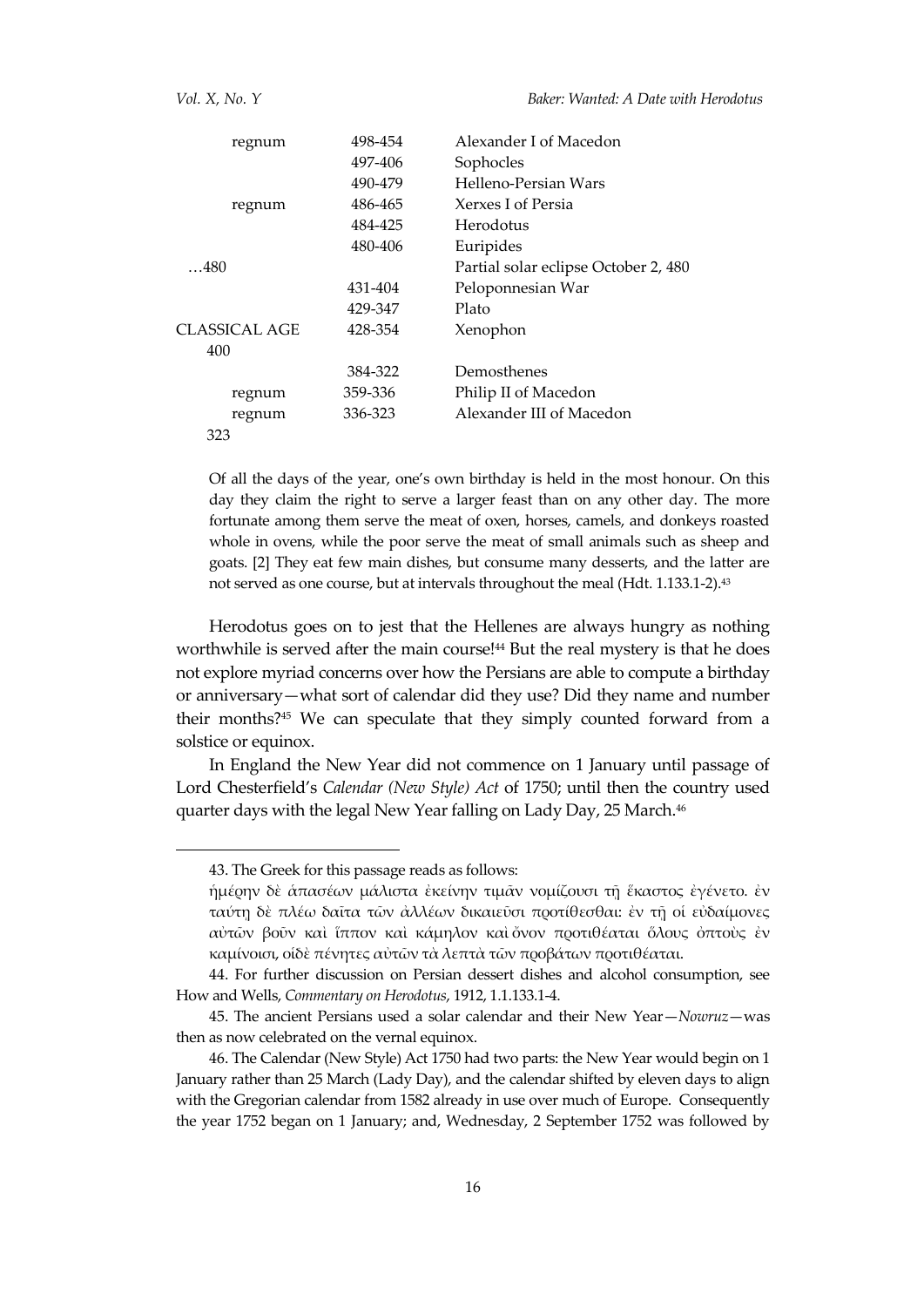<u>.</u>

That Herodotus does not have an orderly supranational dating system is largely irrelevant, no matter how frustrating modern readers find some of his chronological vagaries. By happenstance, when in book 9 of his *Histories* he notes the solar eclipse observed by Cleombrotus at the isthmus near Corinth he inadvertently gives future scholars a *terminus ante quem* for the battle off Salamis. Furthermore in book 1 he gives us a Lydian king list extending from Gyges down to Croesus, and since the latter was defeated by the Persian Cyrus the Great we can work backward from Xerxes et al to the late eighth century and begin to sketch-in approximate Julian dates. But there are many instances where much more certainty in the ordering of events might make our inferences over motives or causality more evident.

Examples abound. When does Miltiades capture the island of Lemnos and give it to Athens? If he does so early in the fifth-century, then he is an Athenian benefactor; but if he does it during the penultimate decade of the sixth century, then he is just a minor tyrant and sycophant—all the difference in the world. When does Cleomenes die? Is it before or after the battle of Marathon? And for that matter—when does the Battle of Marathon take place? Most scholars agree on the summer of 490, but not on which month, and some will even dispute the year. Like many a commonplace—why write down what everybody knows?<sup>47</sup> As we have seen, reports of lunar and solar eclipses can have both narrative significance and nail down historical events in time. However, in archaic Greece these astronomical events were not properly understood. Indeed it was only late in the fifth century that ἔκλειψις (ékleipsis) and related terms were specifically used to describe eclipses.<sup>48</sup> Perhaps Herodotus' sources were superstitious and reluctant to include references to these natural phenomena. Afterall, the Greeks regarded them as an indication of the displeasure of their gods.

Herodotus tells us the Spartans arrive in Attica too late to participate in the battle of Marathon, perhaps deliberately, but not when. Nowhere does he tell us who leads the Spartan contingent, although the Spartan army is almost invariably led out of the Peloponnesus and into battle by a king or a regent. So often we convince ourselves that Herodotus knows full well something that we now consider critically important, but for some reason—perhaps at the time it appears

Thursday, 14 September, but with the usual quarter days, originally based on religious festivals: Lady Day (25 March), Midsummer Day (24 June), Michaelmas (September 29) and Christmas (25 December) still retained for some contracts.

<sup>47.</sup> For a full discussion on whether we should accept the traditional date of September 12, 490, rather than August 12, 490 for Marathon, see chapter five of Donald W. Olson, *Celestial Sleuth* (New York, NY: Springer New York, 2013), 147-195.

<sup>48.</sup> Whereas lunar eclipses, when they occur, can be viewed from anywhere provided the moon is above the horizon, views of total solar eclipses are rare and always very much time and place specific.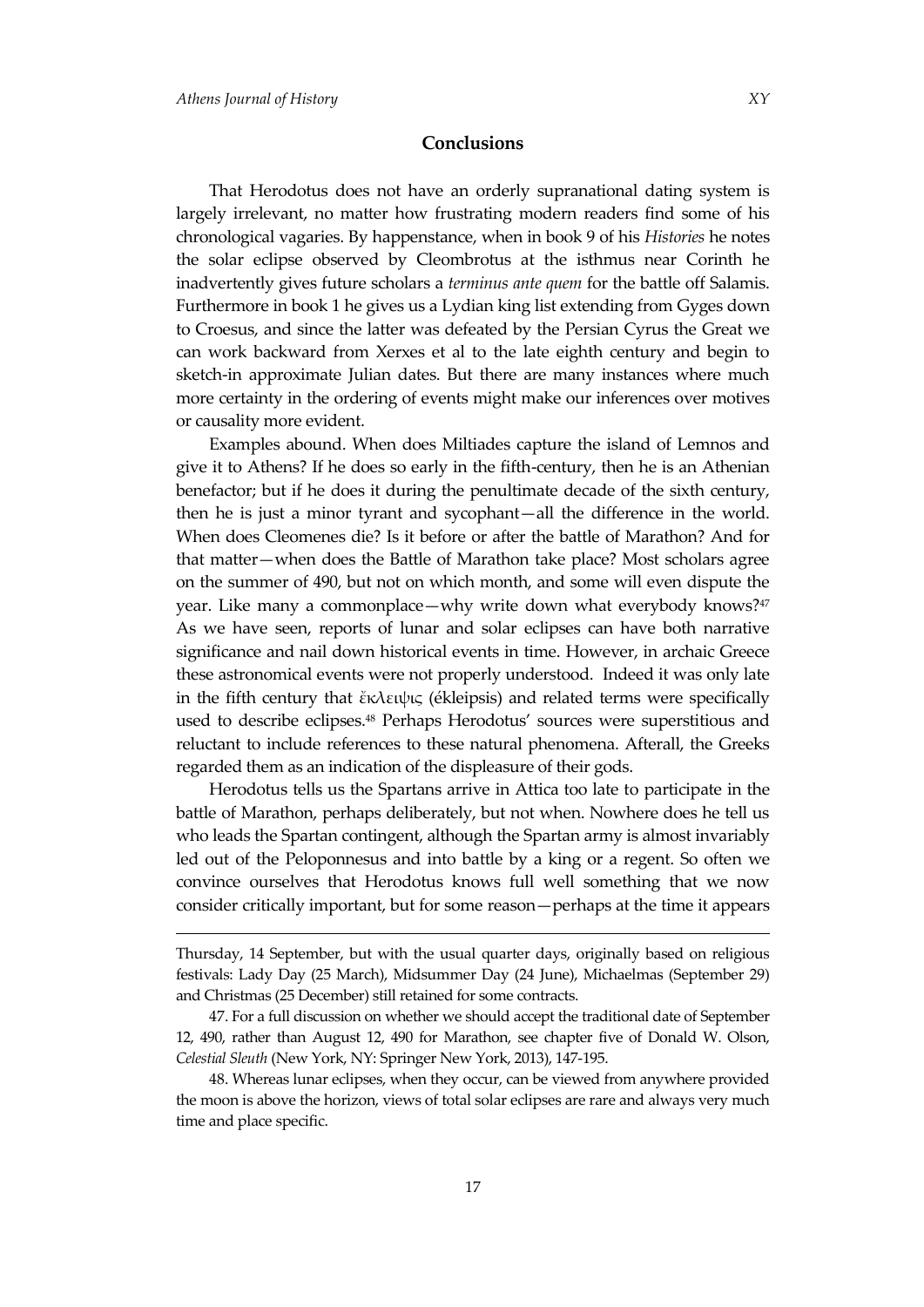far too much of a commonplace—he never sets it down in writing. Sadly, no one else does either, and now, millennia later, any chance of certainty is lost. Sometimes the arguments from Herodotus' silences are less than compelling and are just maddening.

Herodotus does not have a convenient supranational grid to hand, nor evidently does he have any compelling reason to develop one. Remember his purpose as set out in his Proem is simply to explain the origin of the conflict between the barbarians and the Hellenes. His focus is on the eighty years from the Lydian king Croesus' conquest of the Ionian city-state Ephesus in 559 down to Xerxes' spectacular battle at Thermopylae, and the naval battles off Artemision and Salamis in 480; and to the decisive Persian defeats in 479 at Plataea and Mycale, so all of his focus is in the late Archaic age but within living memory. Notably, some four hundred or so years later, the Romans do not develop a grid either. In fact, the compelling reasons in the Western world to develop a supranational grid are not secular at all, they come from the Christian religion; but even then there is no great haste in the matter. As we have seen, it is another five hundred years after the creation of the Julian calendar that a Scythian monk determines that Anno Domini might make a sensible benchmark for such a future grid; but another eleven hundred years would drift by before our now quite familiar BC/AD time-line was seriously proposed, and still another one hundred and fifty years after that before its universal adoption. If necessity is the mother of invention, Herodotus has no need for a date—not that he would have eschewed one if such were readily available. We must not forget, Herodotus creates a completely new literary genre—accomplishment enough one would think.

### Bibliography

- Ball, Rashid. 'Generation Dating in Herodotus.' *The Classical Quarterly* 29, No. 2 (1979): 276-281.
- Feeney, Denis. *Caesar's Calendar: Ancient Time and the Beginnings of History*. Berkeley and Los Angeles, CA; London: University of California Press, 2007.
- Glover, Eric. 'The Eclipse of Xerxes in Herodotus 7.37: *Lux a Non Obscurando.*' *The Classical Quarterly* 64, no. 2 (December 2014): 471-492.
- Hannah, Robert. *Time in Antiquity*. London and New York, NY: Routledge, 2009.
- How, W. W. and J. Wells. *A Commentary on Herodotus*, volume 1 (books I-IV). Oxford: Clarendon Press, 1912 (reprinted to 1967, 2 volumes).
- \_\_\_\_. *A Commentary on Herodotus*, volume 2 (books V-IX). Oxford: Clarendon Press, 1912 (reprinted to 1964, 2 volumes).
- Meritt, Benjamin. *The Athenian Year*. Sather Classical Lectures, volume 32. Berkeley and Los Angeles, CA: University of California Press, 1961.
- Miller, Stephen G. 'The Date of Olympic Festivals.' *Mitteilungen des Deutschen Archaologishen Instituts* 90 (1975): 215-231.